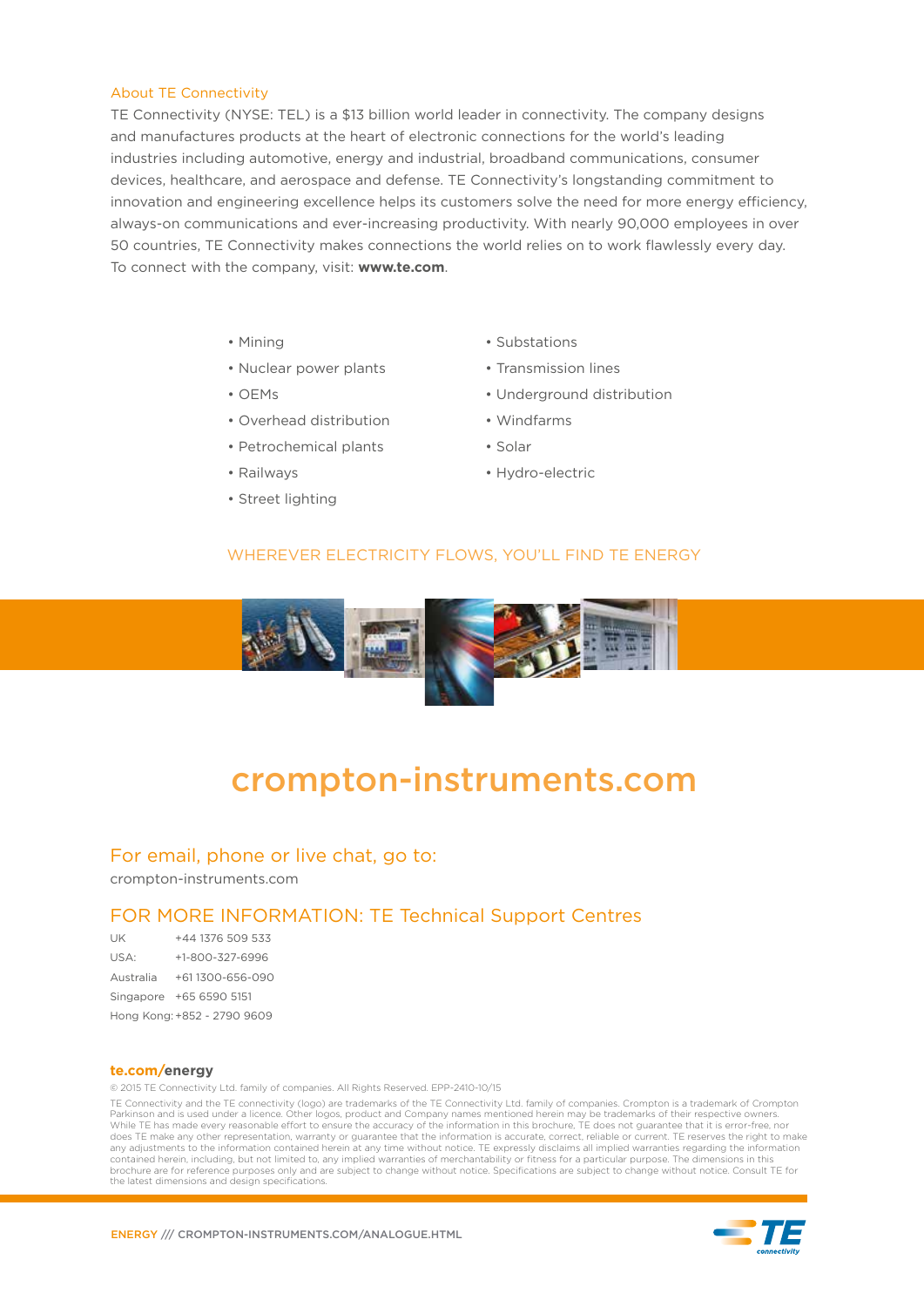



# FOR MARINE APPLICATIONS



ENERGY /// CROMPTON-INSTRUMENTS.COM/ANALOGUE.HTML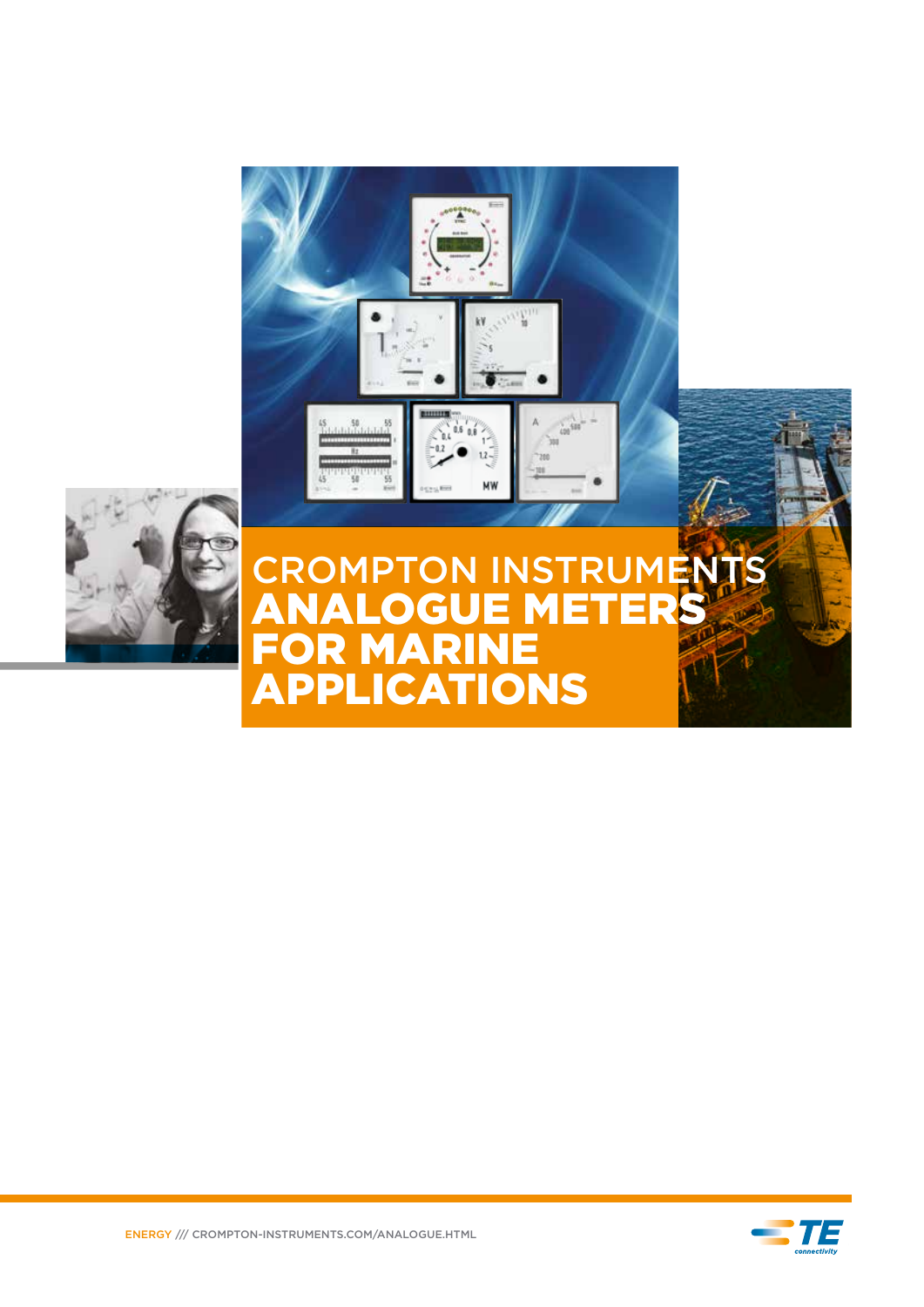### ANALOGUE INSTRUMENTS FOR MARINE APPLICATIONS

High quality analogue instruments designed to measure a wide range of electrical parameters. This comprehensive range offers quadratic instruments in different dimensions. Products are available as voltmeters, ammeters, voltmeters and ammeters incorporating a selector switch, power meters, energy meters incorporating a power indicator, process indicators and synchroscopes. To suit the needs of the shipbuilding and associated industries, manufacturing equipment for sea-going vessels, these instruments are CE marked and approved by Bureau Veritas (BV) under certification numbers 38933/A0 BV, 38940/A0 BV, 38941/A0 BV, 38942/A0 BV.



#### Features

- Extensive range
- Accurate measurement and display of electrical parameters
- Up to four different case sizes
- Wide range of specifications
- Designed for reliable operation in marine and offshore environments

#### **Benefits**

- Cost effective
- Local indication
- Easy installation
- Minimal operator training
- Low maintenance level

#### Applications

- Switchgear
- Distribution systems
- Control panels
- Process control
- Motor control

#### Approval

• Bureau Veritas

#### **Standards**

- CE marked
- BV approved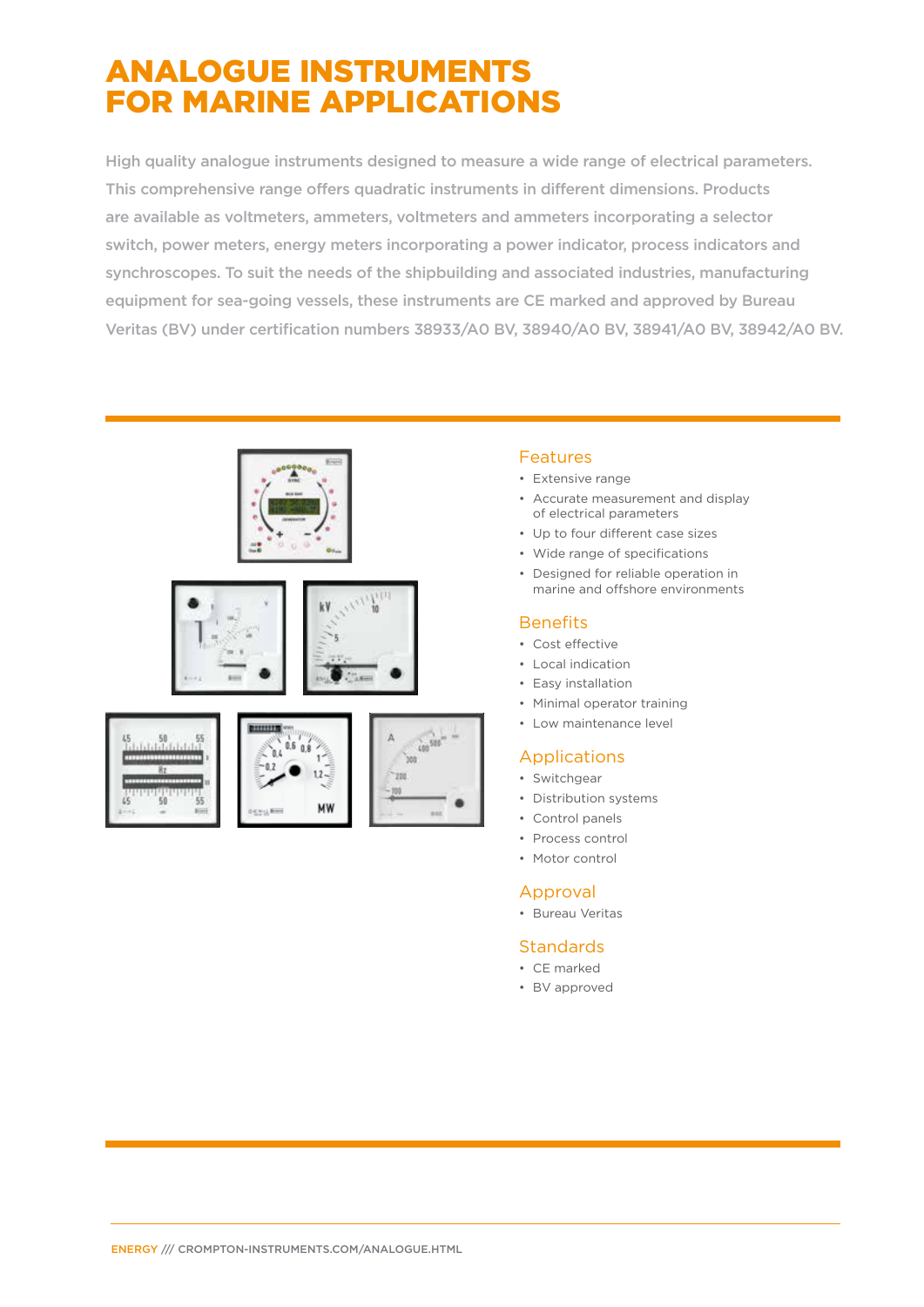## **CONTENTS**

| Moving iron AC voltmeters - available in four case sizes. Versions to reflect typical voltage transducer ratios in marine<br>applications complete the range. Moving iron AC ammeters for direct AC currents or CT connections. Available in four<br>case sizes with different inputs and scalings for no overload and 2 x or 6 x overload. |
|---------------------------------------------------------------------------------------------------------------------------------------------------------------------------------------------------------------------------------------------------------------------------------------------------------------------------------------------|
| Rectified moving coil meters with shielded movement for linear AC measurement. Available in three case sizes for a<br>wide range of inputs.                                                                                                                                                                                                 |
| Used for direct measurement of DC signals. Available in four case sizes. Variations allow transducer and shunt<br>indicators. Live zero, offset zero and centre zero measurement.                                                                                                                                                           |
| Integrated selector switch reduces installation time and links the meter clearly to the switch. Ammeter is CT connected.<br>Voltmeters are either direct or VT connected.                                                                                                                                                                   |
| Pointer indicator and reed indicator versions available for a variation of frequency ranges and different voltage levels.                                                                                                                                                                                                                   |
| Phase sequence indicators are used to determine the correct phase sequence in three phase networks. Supplied with<br>two built in glow bulbs indicating correct / incorrect sequence.                                                                                                                                                       |
| Used for direct comparison of two electrical systems (bus and generator). Supports to determine the preconditions<br>prior to parallel operation. Frequency meters available as pointer or reed versions.                                                                                                                                   |
| Power factor meters determine if systems are running with inductive or capacitive load. Variation of system<br>connections available. Including "through hole" CT connection.                                                                                                                                                               |
| Panel mounted energy meters combine a Watt or Varmeter with a counter for Watthours of Varhours. Available for<br>different electrical systems and voltage levels. Relay output built in as standard                                                                                                                                        |
| Panel mounted energy meters combine a Watt or Varmeter with a counter for Watthours of Varhours. Available for<br>different electrical systems and voltage levels. Relay output built in as standard.                                                                                                                                       |
| Synchroscopes are used to prevent an asynchronous connection of bus and generator. Available as 360° LED<br>indicators with different functionality. Version with additional LCD display available to show electrical values.                                                                                                               |
|                                                                                                                                                                                                                                                                                                                                             |
|                                                                                                                                                                                                                                                                                                                                             |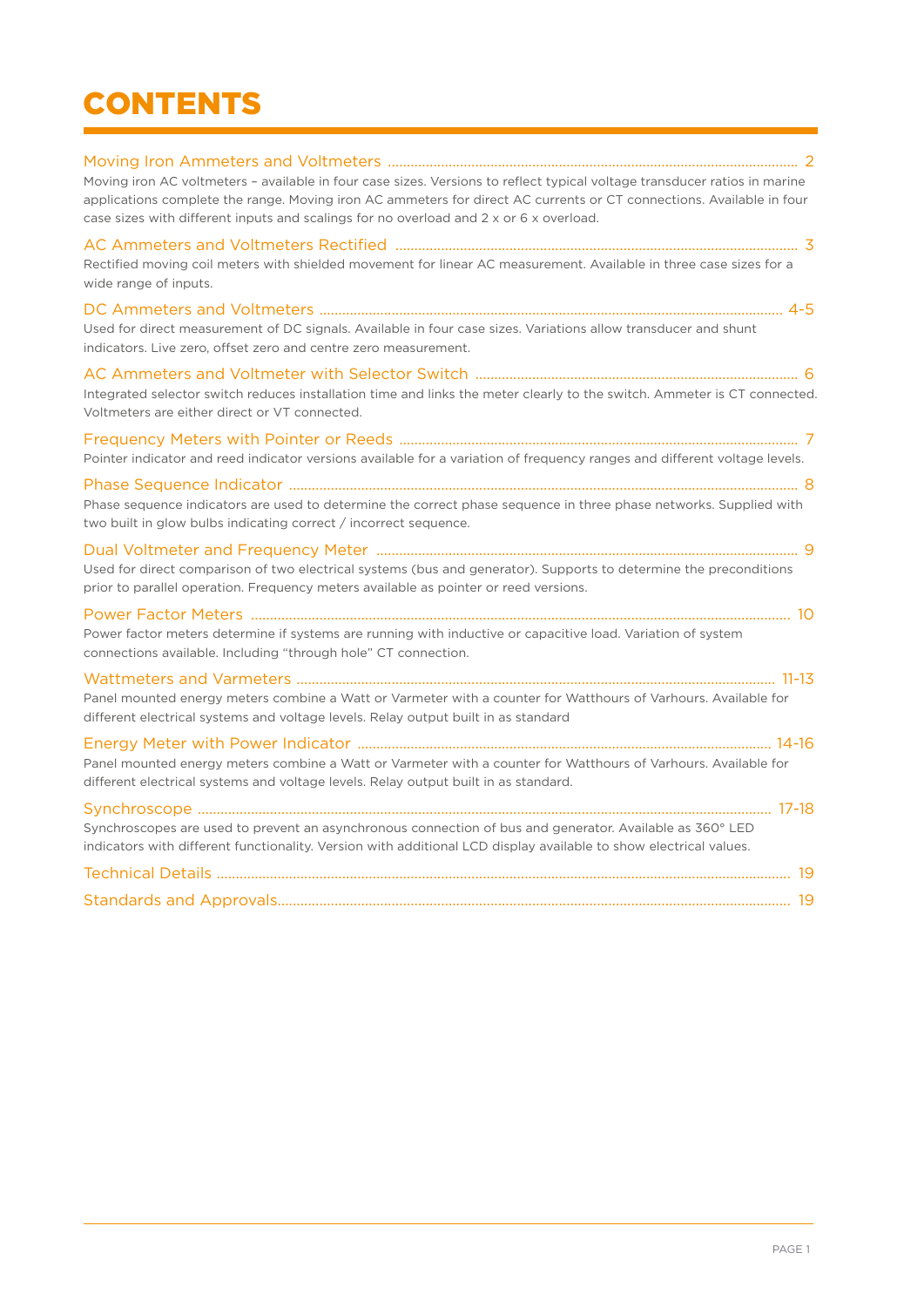### MOVING IRON AMMETERS AND VOLTMETERS



#### Features

- Measures AC current or voltage
- Direct or CT connected ammeters
- Direct or VT connected voltmeters
- Moving iron movement
- RMS measurement
- Scaled down to 15%
- Ammeters available with x2 or x6 overload scale

#### **Benefits**

- Easy to operate
- Exchangeable dial
- Terminal cover included

#### Applications

- AC switchgears, panels and distribution boards
- Motor current supervision

#### Construction

- Sprung pivot bearing type with silicon oil damping
- Slot in screw fixing

#### **Standards**

- CE marked
- BV approved

#### General Specification

- Accuracy class 1.5
- Maximum continuous overload 1.2 x In, 1.2 x Un
- Maximum short duration overload 10xIn 9x0.5s+1x5s/60s 2xUn - 9x0.5s+1x5s/60s
- Ammeter burden 0.3 … 1.2 VA
- Voltmeter burden 1.5 … 4 VA
- Frequency 50/60 Hz

#### Product Codes

| Bezel size (mm)                           | 48           | 72                                                                                                                                                                                                   | 96           | 144          |  |
|-------------------------------------------|--------------|------------------------------------------------------------------------------------------------------------------------------------------------------------------------------------------------------|--------------|--------------|--|
| Scale length (mm)                         | 41           | 62                                                                                                                                                                                                   | 92           | 135          |  |
|                                           |              |                                                                                                                                                                                                      |              |              |  |
| AC ammeter                                | $M242-02A-S$ | $M243-02A-S$                                                                                                                                                                                         | $M244-02A-S$ | $M246-02A-S$ |  |
| X2 AC ammeter                             | M242-022A-S  | M243-022A-S                                                                                                                                                                                          | M244-022A-S  | M246-022A-S  |  |
| X6 AC ammeter                             | M242-026A-S  | M243-026A-S                                                                                                                                                                                          | M244-026A-S  | M246-026A-S  |  |
| AC voltmeter                              | M242-02V-S   | M243-02V-S                                                                                                                                                                                           | M244-02V-S   | M246-02V-S   |  |
| <b>Standard input ranges</b>              |              |                                                                                                                                                                                                      |              |              |  |
| $AC$ ammeter $(0/x A)$                    |              | 1, 2, 2.5, 4, 5, 6, 10, 15, 20, 25, 30, 40, 60 A<br>(M242 limited to 25A)                                                                                                                            |              |              |  |
| X2 AC ammeter (0/x A)                     |              | 1/2, 2/4, 2,5/5, 4/8, 5/10, 60/12, 10/20, 15/30,<br>20/40, 30/60, 40/80, 60/120 A (M242 limited<br>to 25/50A)                                                                                        |              |              |  |
| X6 AC ammeter (0/x A)                     |              | 1/6, 2/12, 2,5/15, 4/24, 5/30, 6/36, 10/60, 15/90,<br>20/120, 25/150, 30/180, 40/240, 50/300,<br>60/360 A (M242 limited to 25/150 A)                                                                 |              |              |  |
| AC voltmeter (0/x V)                      |              | 250V, 300V, 500V, 600V                                                                                                                                                                               |              |              |  |
| AC voltmeter for VT connection<br>(0/x V) |              | 120V (for use with VT `s x/100V), 132V (for use<br>with $VT$ 's $x/110V$ ), 144V (for use with $VT$ 's<br>120V), 125V, 137,5V, 150V (for use with some<br>VT's having primary voltage less then 1kV) |              |              |  |

#### Connection Diagrams

**Voltmeter**



1) Select type: M244-02V-S, 2) Specify input: 0-500V, 3) Specify scaling: 0-500V, 4) Specify frequency: 50/60Hz

#### **AC Ammeter AC Voltmeter**



#### **Voltmeter, VT connected**

- 1) Select type: M244-02V-S,
- 2) Specify input: 0-120V,
- 3) Specify scaling: 0-12kV,
- 4) Specify frequency: 50/60Hz,
- 5) Specify VT ratio: 10/0.1 kV

#### Order data/examples

#### **Ammeter**

- 1) Select type: M243-02A-S,
- 2) Specify input: 0-5A,
- 3) Specify scaling: 0-100A,
- 4) Specify frequency: 50/60Hz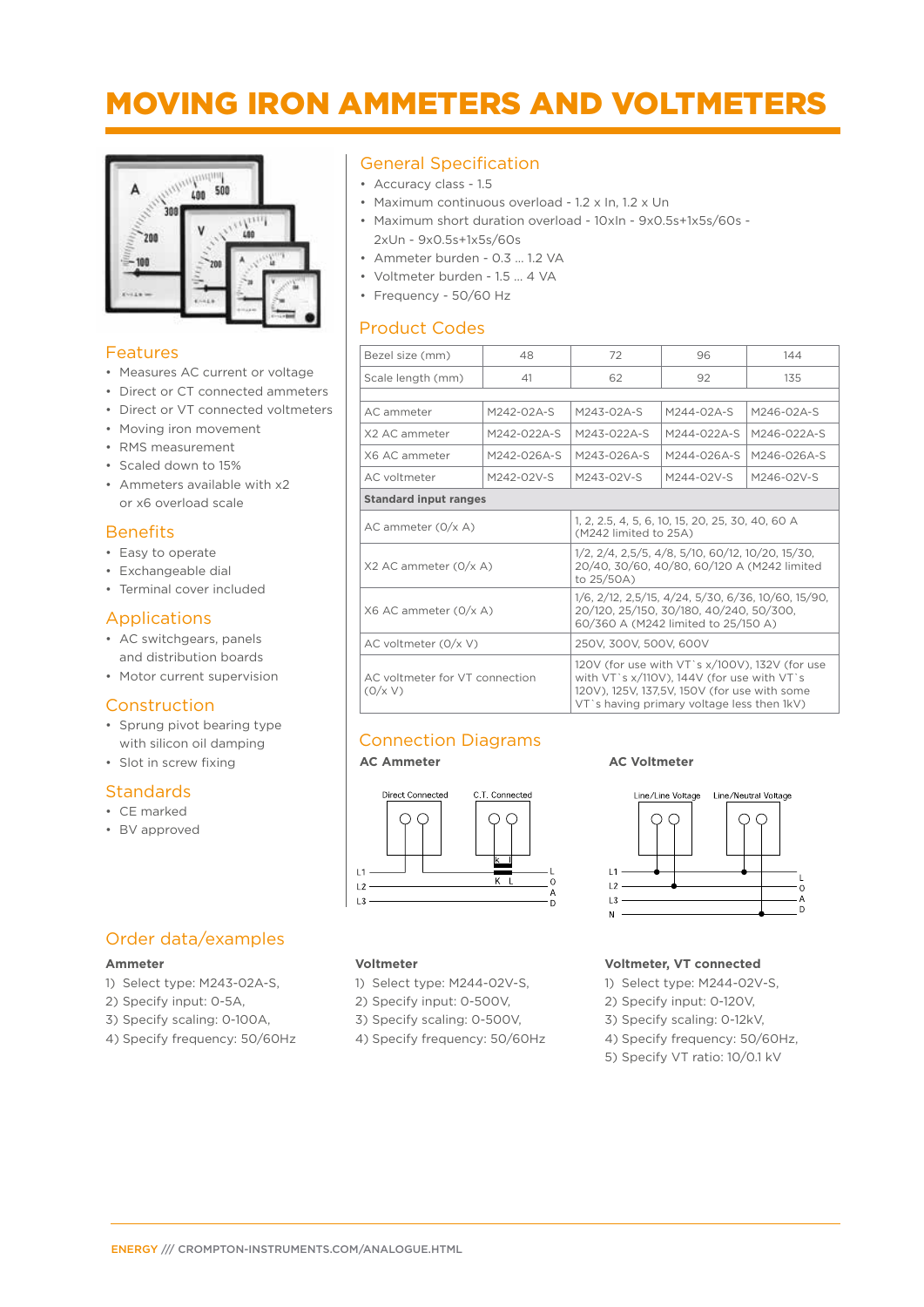### AC AMMETERS AND VOLTMETERS RECTIFIED





#### Features

- Measures AC current or voltage
- CT connected ammeters
- Direct and VT connected voltmeters
- Moving iron movement
- Linear scaling
- 90° short scale and 240° long scale version

#### **Benefits**

- Easy to operate
- Exchangeable dial
- Low consumption
- Terminal cover included

#### Applications

• AC switchgears, panels and distribution boards

#### Construction

- Mean value measurement of current or voltage
- Containing germanium diodes of low reverse current
- Slot in screw fixing

#### **Standards**

- CE marked
- BV approved

#### General Specification

- Accuracy class 1.5
- Maximum continuous overload 1.2 x In, 1.2 x Un
- Maximum short duration overload 10xIn 9x0.5s+1x5s/60s 2xUn - 9x0.5s+1x5s/60s
- Frequency 50/60 Hz

#### Product Codes

| Bezel size (mm)                                                        | 48                                                                                                                                                                                            | 72                                                                         | 96         | 144        |  |
|------------------------------------------------------------------------|-----------------------------------------------------------------------------------------------------------------------------------------------------------------------------------------------|----------------------------------------------------------------------------|------------|------------|--|
| Scale length (mm)                                                      | 41                                                                                                                                                                                            | 62                                                                         | 92         | 135        |  |
|                                                                        |                                                                                                                                                                                               |                                                                            |            |            |  |
| AC ammeter<br>rectified 90°                                            | M242-01B-S                                                                                                                                                                                    | M243-01B-S                                                                 | M244-01B-S | M246-01B-S |  |
| AC voltmeter<br>rectified 90°                                          | M242-01W-S                                                                                                                                                                                    | M243-01W-S                                                                 | M244-01W-S | M246-01W-S |  |
|                                                                        |                                                                                                                                                                                               |                                                                            |            |            |  |
| Bezel size (mm)                                                        | 48                                                                                                                                                                                            | 72                                                                         | 96         | 144        |  |
| Scale length (mm)                                                      | 71                                                                                                                                                                                            | 113                                                                        | 155        | 235        |  |
|                                                                        |                                                                                                                                                                                               |                                                                            |            |            |  |
| AC ammeter<br>rectified 240°                                           | M242-05B-S                                                                                                                                                                                    | M243-05B-S                                                                 | M244-05B-S | M246-05B-S |  |
| AC voltmeter<br>rectified 240°                                         | M242-05W-S                                                                                                                                                                                    | M243-05W-S                                                                 | M244-05W-S | M246-05W-S |  |
|                                                                        |                                                                                                                                                                                               |                                                                            |            |            |  |
| <b>Standard input ranges</b>                                           |                                                                                                                                                                                               |                                                                            |            |            |  |
| AC ammeter rectified 90° and 240°<br>scaling $(0/x A)$ meter $(0/x A)$ | 1, 5 A (M242-05B-S delivered with separated<br>current transformer)                                                                                                                           |                                                                            |            |            |  |
| AC voltmeter rectified 90° and 240°<br>scaling $(0/x V)$               |                                                                                                                                                                                               | 20, 15, 20, 30, 60, 100, 150, 250, 300 (limit at<br>M242), 400, 500, 600 V |            |            |  |
| AC voltmeter for VT connection $(0/x V)$                               | 120V (for use with VT's x/100V), 132V<br>(for use with VT's x/110V), 144V (for use<br>with VT's 120V), 125V, 137,5V, 150V (for use<br>with some VT's having primary voltage less<br>then 1kV) |                                                                            |            |            |  |

#### Connection Diagrams



#### Order data/examples

#### **Ammeter**

- 1) Select type: M243-01B-S,
- 2) Specify input: 0-1A,
- 3) Specify scaling: 0-1kA,
- 4) Specify frequency: 50/60Hz

#### **Voltmeter**

- 1) Select type: M244-05W-S,
- 2) Specify input: 0-500V,
- 3) Specify scaling: 0-500V,
- 4) Specify frequency: 50/60Hz

#### **AC Ammeter AC Voltmeter**



#### **Voltmeter, VT connected**

- 1) Select type: M244-05W-S,
- 2) Specify input: 0-120V,
- 3) Specify scaling: 0-12kV,
- 4) Specify frequency: 50/60Hz,
- 5) Specify VT ratio: 10/0.1 kV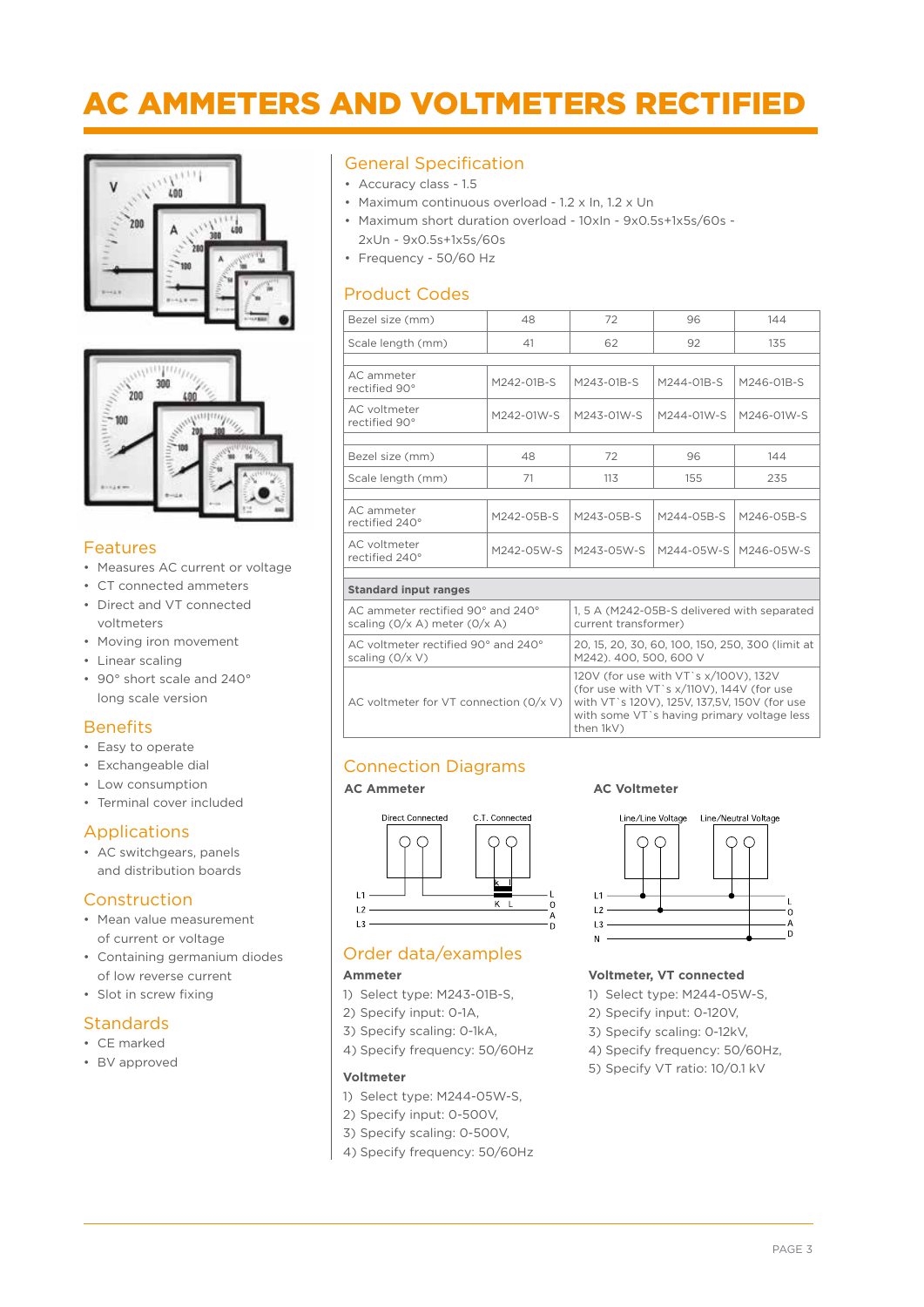### DC AMMETERS AND VOLTMETERS





#### General Specification

- Accuracy class 1.5
- Maximum continuous overload 1.2 x In, 1.2 x Un
- Maximum short duration overload 10xIn - 9x0.5s+1x5s/60s 2xUn - 9x0.5s+1x5s/60s

#### Features

- Measures DC current or voltage
- Direct and shunt connected ammeters
- Direct connected voltmeters
- Live zero ammeters and voltmeters
- Centre zero ammeters and voltmeters
- Moving coil movement
- Linear scaling
- 90° short scale and 240° long scale version

#### **Benefits**

- Easy to operate
- Exchangeable dial
- Terminal cover included

#### Applications

- DC switchgears, panels and distribution boards
- Control boards
- Process indication
- Battery supervision

#### **Construction**

- Magnet core none sensitive to external fields
- Slot in screw fixing

#### **Standards**

- CE marked
- BV approved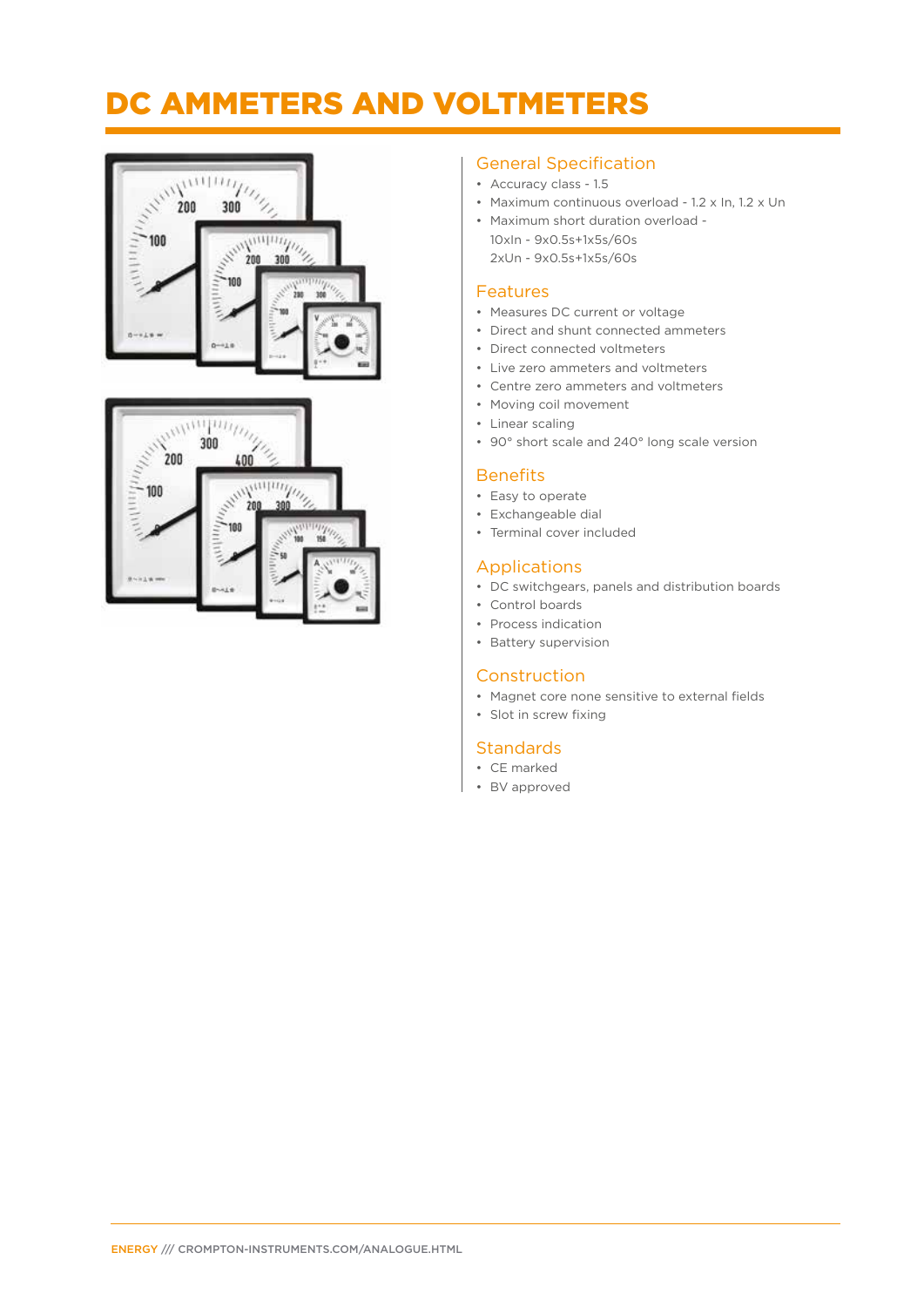#### Product Codes

| Bezel size (mm)                                                              | 48         | 72                                                                                                                 | 96         | 144        |  |
|------------------------------------------------------------------------------|------------|--------------------------------------------------------------------------------------------------------------------|------------|------------|--|
| Scale length (mm)<br>41                                                      |            | 62                                                                                                                 | 92         | 135        |  |
| DC ammeter 90°                                                               | M242-01A-S | M243-01A-S                                                                                                         | M244-01A-S | M246-01A-S |  |
| DC voltmeter 90°                                                             | M242-01V-S | M243-01V-S                                                                                                         | M244-01V-S | M246-01V-S |  |
| DC ammeter 90° live zero                                                     | M242-01R-S | M243-01R-S                                                                                                         | M244-01R-S | M246-01R-S |  |
| DC voltmeter 90° live zero                                                   | M242-01S-S | M243-01S-S                                                                                                         | M244-01S-S | M246-01S-S |  |
| DC ammeter 90° centre zero                                                   | M242-01C-S | M243-01C-S                                                                                                         | M244-01C-S | M246-01C-S |  |
| DC voltmeter 90° centre zero                                                 | M242-01N-S | M243-01N-S                                                                                                         | M244-01N-S | M246-01N-S |  |
| Bezel size (mm)                                                              | 48         | 72                                                                                                                 | 96         | 144        |  |
| Scale length (mm)                                                            | 71         | 113                                                                                                                | 155        | 235        |  |
| DC ammeter 240°                                                              | M242-05A-S | M243-05A-S                                                                                                         | M244-05A-S | M246-05A-S |  |
| DC voltmeter 240°                                                            | M242-05V-S | M243-05V-S                                                                                                         | M244-05V-S | M246-05V-S |  |
| DC ammeter 240° live zero                                                    | M242-05R-S | M243-05R-S                                                                                                         | M244-05R-S | M246-05R-S |  |
| DC voltmeter 240° live zero                                                  | M242-05S-S | M243-05S-S                                                                                                         | M244-05S-S | M246-05S-S |  |
| DC ammeter 240° centre zero                                                  | M242-05C-S | M243-05C-S                                                                                                         | M244-05C-S | M246-05C-S |  |
| DC voltmeter 240° centre zero                                                | M242-05N-S | M243-05N-S                                                                                                         | M244-05N-S | M246-05N-S |  |
| <b>Standard input ranges</b>                                                 |            |                                                                                                                    |            |            |  |
| DC ammeter 90 $^{\circ}$ and 240 $^{\circ}$ scaling (0/x A)                  |            | 1, 1.5, 2.5, 4, 5, 6, 10, 15, 20, 25 (limit on M242), 30, 40, 50, 60 A                                             |            |            |  |
| DC ammeter 90° and 240° scaling, process and shunt indicators                |            | 0-1, 0-5, 0-10, 0-20, 4-20 mA, 0-50, 0-60, 0-75 mV                                                                 |            |            |  |
| DC ammeter 90° and 240° scaling, centre zero (x-0-x A)                       |            | 1-0-1, 1.5-0-1.5, 2.5-0-2.5, 4-0-4, 5-0-5, 6-0-6, 10-0-10 (limit on M242),<br>15-0-15, 20-0-20, 25-0-25, 30-0-30 A |            |            |  |
| DC ammeter 90° and 240° scaling, centre zero process and<br>shunt indicators |            | 1-0-1, 5-0-5, 10-0-10, 20-0-20 mA, 50-0-50, 60-0-60, 75-0-75 mV                                                    |            |            |  |
| DC voltmeter 90 $^{\circ}$ and 240 $^{\circ}$ scaling (0/x V)                |            | 10, 15, 20, 30, 60, 100, 150, 250, 300 (limit on M242). 400, 500, 600 V                                            |            |            |  |
| DC voltmeter 90° and 240° scaling, process indicators                        |            | $1-5, 2-10$ V                                                                                                      |            |            |  |
| DC voltmeter 90° and 240° scaling, centre zero (x-0-x V)                     |            | 10-0-10, 15-0-15, 20-0-20, 30-0-30, 60-0-60, 100-0-100, 150-0-150<br>(limit on M242) 250-0-250, 300-0-300 V        |            |            |  |

### Connection Diagrams



#### Order data/examples **Ammeter**

#### Example A

- 1) Select type: M243-01A-S,
- 2) Specify input: 0-10 A,
- 3) Specify scaling: 0-10 A

#### Example B

- 1) Select type: M244-05R-S,
- 2) Specify input: 4-20 mA,
- 3) Specify scaling: 0-100 MVA



#### **DC Voltmeter DC Ammeter DC Ammeter Transducer Indicator**



#### Example C

- 1) Select type: M244-01C-S,
- 2) Specify input: 60-0-60 mV,
- 3) Specify scaling: 150-0-150 A

#### **Voltmeter**

Example A

- 1) Select type: M244-01V-S,
- 2) Specify input: 0-15 V,
- 3) Specify scaling: 0-15 V

#### Example B

- 1) Select type: M244-05S-S,
- 2) Specify input: 2-10 V,
- 3) Specify scaling: 0-100 %

#### Example C

- 1) Select type: M242-01N-S,
- 2) Specify input: 10-0-10 V,
- 3) Specify scaling: 20-0-20 A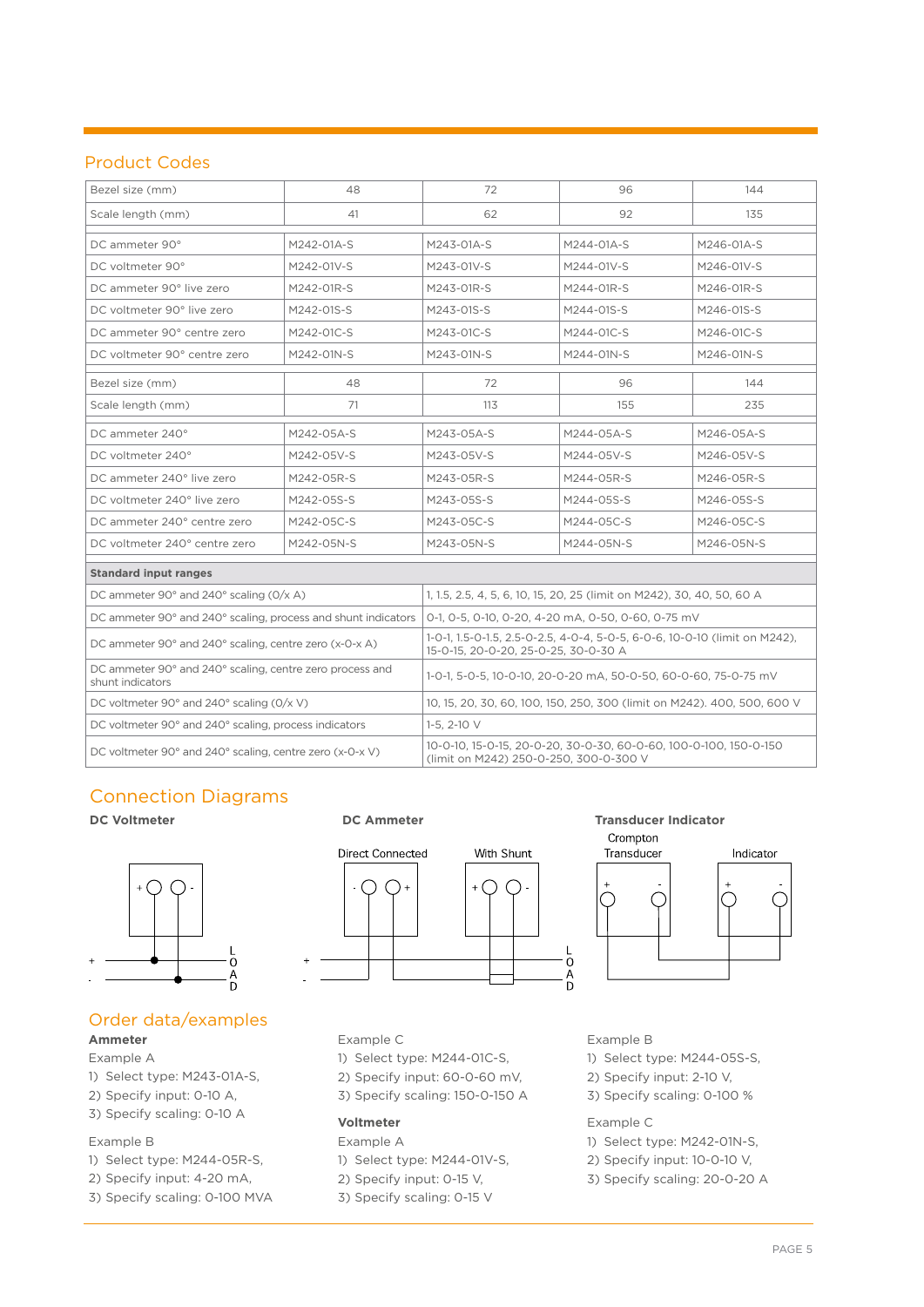### AC AMMETERS AND VOLTMETER WITH SELECTOR SWITCH





#### Features

- Measures AC current or voltage
- CT connected ammeters
- Direct and VT connected voltmeters
- Voltmeter available in 72mm x 72mm and 96mm x 96 mm
- Ammeter with moving coil rectified movement
- Voltmeter with moving iron movement

#### **Benefits**

- Easy to operate
- Exchangeable dial
- Terminal cover included
- Space saving
- Clear link between switch and meter

#### Applications

- AC switchgears, panels and distribution boards
- Control boards

#### Construction

- Ammeter measures mean value of rectified current
- Voltmeter measures true RMS value independent from waveform
- Slot in screw fixing

#### **Standards**

- CE marked
- BV approved

#### General Specification

- Accuracy class 1.5
- Maximum continuous overload 1.2 x In, 1.2 x Un
- Maximum short duration overload 10xIn 9x0.5s+1x5s/60s 2xUn - 9x0.5s+1x5s/60s
- Voltage drop ammeter x/5A approx. 0.03 V, x/1A approx. 0.1 V
- Burden voltmeter 1.5 … 4 VA
- Voltmeter switch L1-L2/L2-L3/L1-L3/L1-N/L2-N/L3-N
- Ammeter switch L1/L2/L3/OFF

#### Product Codes

| Bezel size (mm)                          |                        | 72                                                                                                                                                                          | 96         |  |  |
|------------------------------------------|------------------------|-----------------------------------------------------------------------------------------------------------------------------------------------------------------------------|------------|--|--|
| Scale length (mm)                        |                        | 63                                                                                                                                                                          | 92         |  |  |
| AC ammeter with switch                   |                        |                                                                                                                                                                             | M244-02E-S |  |  |
| AC voltmeter with switch                 |                        | M243-02Q-S                                                                                                                                                                  | M244-02Q-S |  |  |
| <b>Standard input ranges</b>             |                        |                                                                                                                                                                             |            |  |  |
| AC ammeter with switch $(0/x A)$         |                        | 1.5A                                                                                                                                                                        |            |  |  |
| AC voltmeter with switch $(0/x V)$       | 250V, 300V, 500V, 600V |                                                                                                                                                                             |            |  |  |
| AC voltmeter for VT connection $(0/x V)$ | less then 1kV)         | 120V (for use with VT's x/100V), 132V (for<br>use with VT's x/110V), 144V (for use with<br>VT`s 120V), 125V, 137,5V, 150V (for use<br>with some VT's having primary voltage |            |  |  |
| Frequency                                |                        | 50/60 Hz                                                                                                                                                                    |            |  |  |

#### Connection Diagrams

#### **Voltmeter with switch Commeter with switch Ammeter with switch**



#### Order data/examples

#### **Ammeter with switch**

- 1) Select type: M244-02E-S,
- 2) Specify input: 0-5A,
- 3) Specify scaling: 0-100A,
- 4) Specify frequency: 50/60Hz

#### **Voltmeter**

- 1) Select type: M244-02Q-S,
- 2) Specify input: 0-500V,
- 3) Specify scaling: 0-500V,
- 4) Specify frequency: 50/60Hz

#### $\overline{14}$ P2  $L2$  $\mathbf{D}$  $\mathsf{L}3$ 冚  $\overline{L2}$  $\overline{L3}$

#### **Voltmeter, VT connected**

- 1) Select type: M244-02Q-S,
- 2) Specify input: 0-120V,
- 3) Specify scaling: 0-12kV,
- 4) Specify frequency: 50/60Hz,
- 5) Specify VT ratio: 10/0.1 kV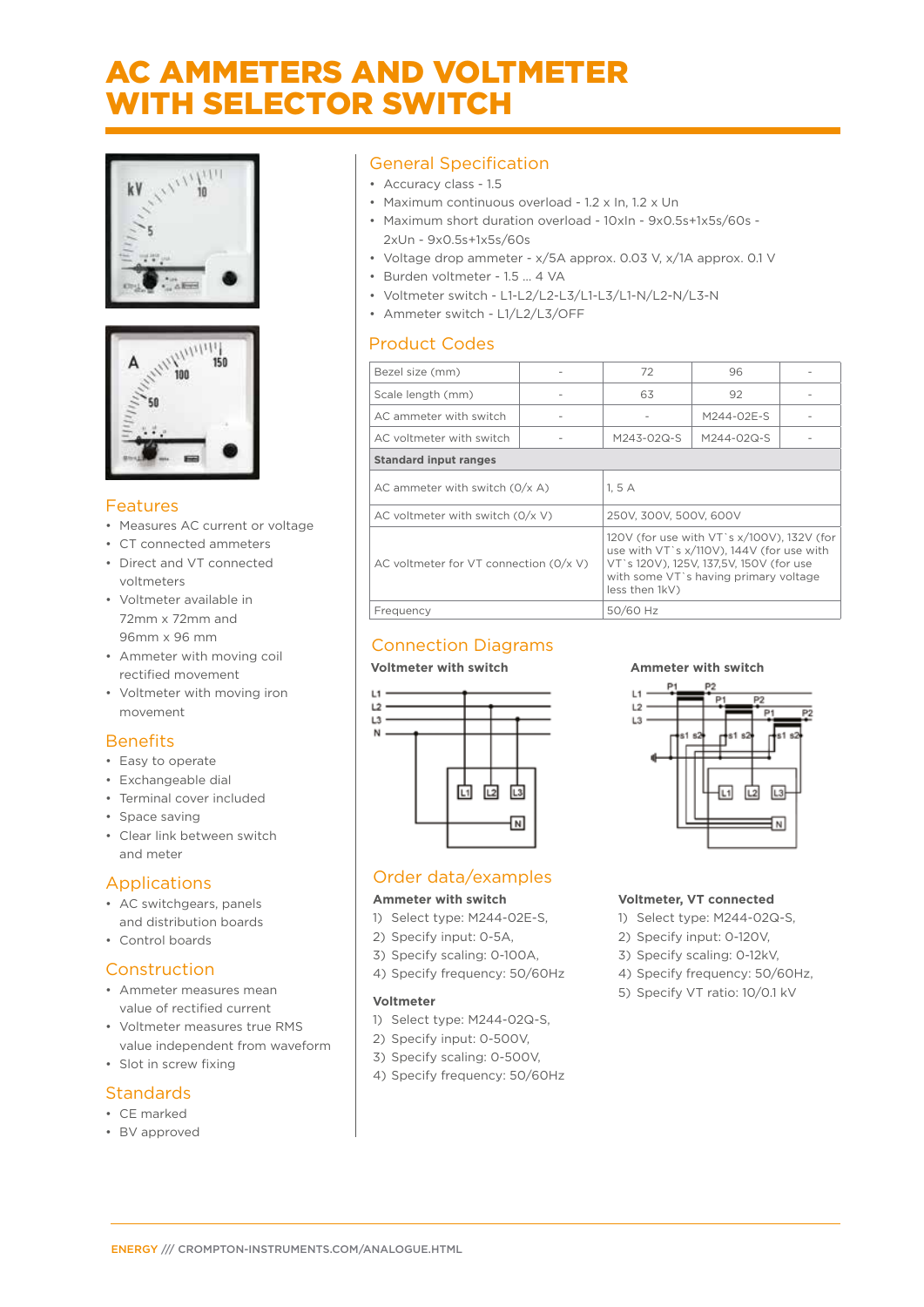### FREQUENCY METERS WITH POINTER OR REEDS







#### Features

- Measures AC frequencies
- Pointer type available as 90° short scale and 240° long scale version • Reed type available with
- 
- 13 reeds (47-53 Hz, 57-63 Hz) - 21 reeds (45-55 Hz, 55-65 Hz)
- Direct or VT connected

#### **Benefits**

- Easy to operate
- High visibility
- Terminal cover included

#### Applications

- AC switchgears, panels and distribution boards
- Control board
- Generator sets

#### Construction

- Pointer type contains internal transducer, powered from input voltage and moving coil meter
- Reed type uses steel reeds in an electromagnetic field. Reeds are calibrated to its individual frequency to vibrate in resonance with the electromagnet and vibrates at full amplitude

#### **Standards**

- CE marked
- BV approved

#### General Specification

- Accuracy class 0.5 1.2 x Un continuously
- Overload 1.5 x Un for 2 hours (pointer type only) 2 x Un for 5 seconds - 1 VA at nominal voltage 57-110 V and 230 V
- Burden pointer type 1.7 VA at nominal voltage 400V 2VA at nominal voltage 500V
- Burden reed type 0.7 … 1.2 VA at nominal voltage 110-230 V 1.4 … 2 VA at all other nominal voltages

#### Product Codes

| Bezel size (mm)                                          | 96                                  |                                       | 96              | 96         |  |
|----------------------------------------------------------|-------------------------------------|---------------------------------------|-----------------|------------|--|
| Scale length (mm)                                        | 95                                  | 135                                   |                 |            |  |
| Frequency meter 90°                                      | M244-41S-S                          |                                       | $\qquad \qquad$ |            |  |
| Frequency meter 240°                                     |                                     | M244-41L-S                            | $\overline{a}$  |            |  |
| Frequency meter 13 reeds                                 |                                     |                                       | M244-41R-S      |            |  |
| Frequency meter 21 reeds                                 |                                     |                                       |                 | M244-41R-S |  |
| <b>Standard input ranges</b>                             |                                     |                                       |                 |            |  |
| Pointer type                                             | 57-110 V, 400V +/- 20%, 500V +/-20% |                                       |                 |            |  |
| 100V, 110V, 230V, 400V +/- 20%, 500V +/-20%<br>Reed type |                                     |                                       |                 |            |  |
| <b>Scaling</b>                                           |                                     |                                       |                 |            |  |
| 13 reeds on reed type meters with scaling:               | 47-50-53 Hz, 57-60-63 Hz            |                                       |                 |            |  |
| 21 reeds on reed type meters with scaling:               | 45-50-55 Hz, 55-60-65 Hz            |                                       |                 |            |  |
| Scaling on 90° and 240° pointer types                    |                                     | 45-50-55 Hz, 55-60-55 Hz, 45-55-65 Hz |                 |            |  |

#### Connection Diagrams



#### Order data/examples

#### **Pointer type 90°**

- 1) Select type: M244-41S-S,
- 2) Specify input voltage: 400V,
- 3) Specify frequency: 45/55 Hz,
- 4) Specify scaling: 45-50-55 Hz

#### **Pointer type 240°**

- 1) Select type: M244-41L-S,
- 2) Specify input voltage: 57-110V,
- 3) Specify frequency: 45/65 Hz,
- 4) Specify scaling: 45-55-65 Hz

#### **Reed type 13 reeds**

- 1) Select type: M244-41R-S,
- 2) Specify input voltage: 230V,
- 3) Specify frequency: 47/53 Hz,
- 4) Specify scaling: 47-50-53 Hz

#### **Reed type 21 reeds**

- 1) Select type: M244-41R-S,
- 2) Specify input voltage: 110V,
- 3) Specify frequency: 55/65 Hz,
- 4) Specify scaling: 55-60-65 Hz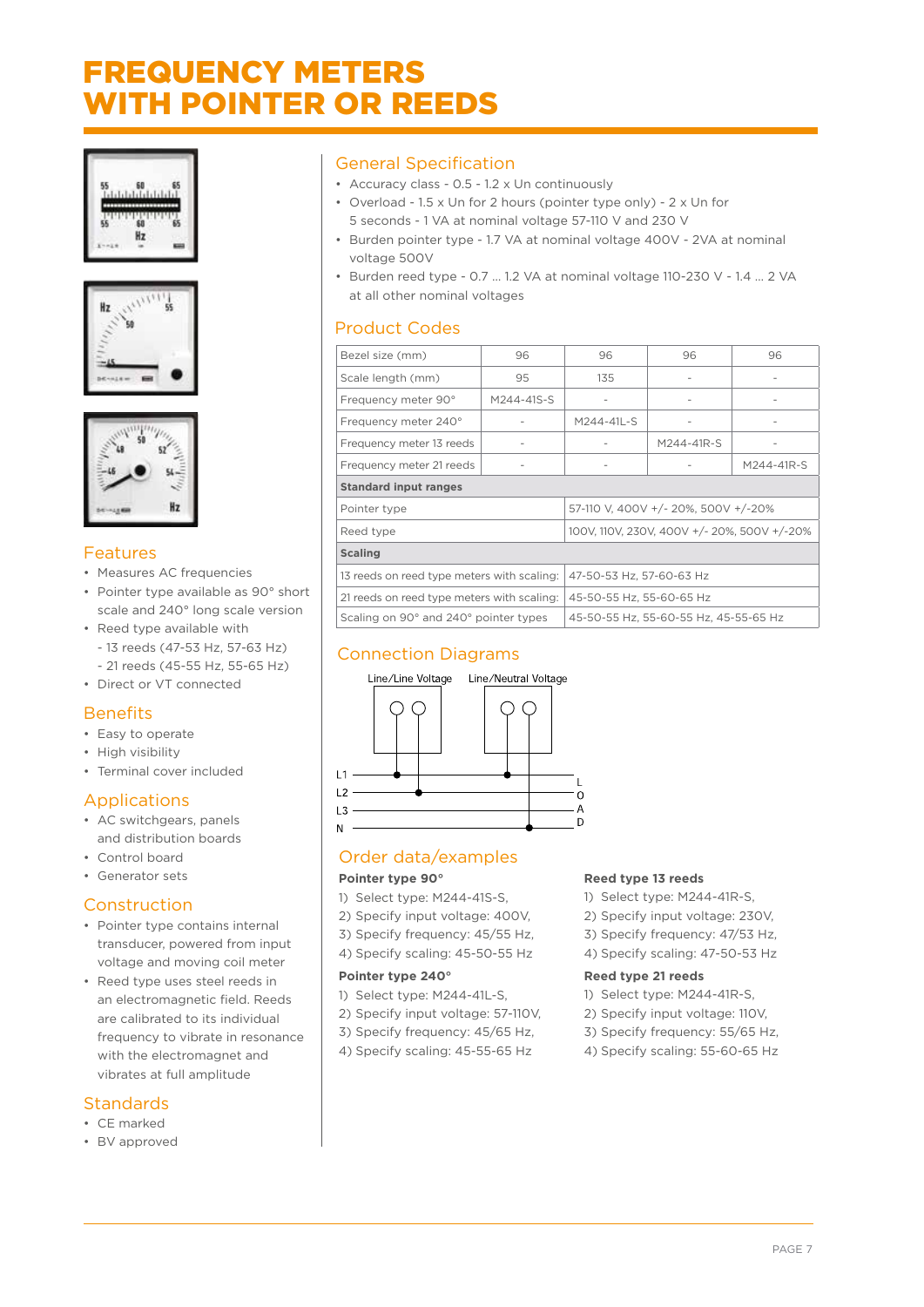### PHASE SEQUENCE INDICATOR



#### Features

- Determines phase sequence in a 3-phase network
- Glow bulbs indicate L1, L2, L3 phase sequence

#### **Benefits**

- Easy to operate
- Terminal cover included

#### Applications

- AC switchgears, panels and distribution boards
- Control board
- Generator sets

#### **Standards**

- CE marked
- BV approved

#### General Specification

• Standard input ranges - 200-500 V, 50/60 Hz

#### Product Codes

| Bezel size (mm)          |            |  |  |
|--------------------------|------------|--|--|
| Scale length (mm)        |            |  |  |
| Phase sequence indicator | M244-12P-S |  |  |

#### Order data/examples

#### **Phase sequence indicator**

- 1) Select type: M244-12P-S,
- 2) Specify input voltage: 200-500V,
- 3) Specify frequency: 50 or 60 Hz

#### Connection Diagrams

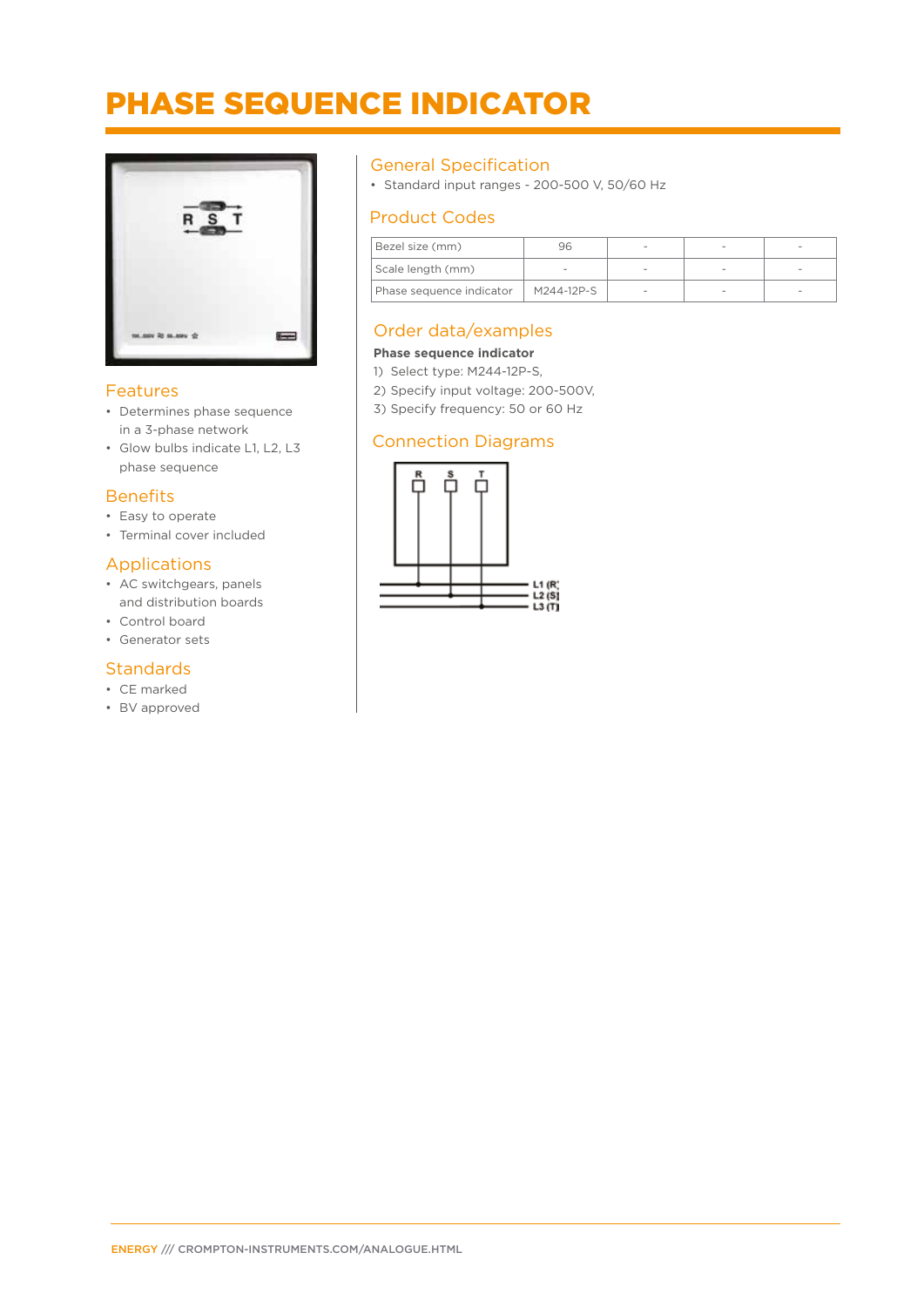### DUAL VOLTMETER AND FREQUENCY METER







#### Features

- Measures AC frequencies of two independent systems
- Pointer type dual voltmeter and frequency meter with two independent 90° short scale movements
- Reed type available with two independent measuring circuits - 21 reeds (45-55 Hz, 55-65 Hz)
- Direct or VT connected

#### **Benefits**

- Easy to operate
- High visibility
- Terminal cover included

#### Applications

- AC switchgears, panels and distribution boards
- Control board
- Generator sets

#### Construction

- Pointer type contains internal transducer, powered from input voltage and moving coil meter
- Reed type uses steel reeds in an electromagnetic field. Reeds are calibrated to its individual frequency to vibrate in resonance with the electromagnet and vibrates at full amplitude
- Slot in screw fixing

#### Standards

- CE marked
- BV approved

#### General Specification

- Accuracy class dual voltmeter 1.5
- Accuracy class dual frequency meter pointer type 1
- Accuracy class dual frequency meter reed type 0.5
- Overload 10xIn 9x0.5s+1x5s/60s
- Dual voltmeter 2xUn 9x0.5s+1x5s/60s
- Dual frequency meter pointer type 1.2 x Un continuously, 1.5 x Un for 2 hours (pointer type only)
- Dual frequency meter reed type 2 x Un for 5 seconds
- Burden frequency meter pointer type 1 VA at nominal voltage 57-110 V and 230 V - 1.7 VA at nominal voltage 400V - 2 VA at nominal voltage 500V
- Burden frequency meter reed type 0.7 … 1.2 VA at nominal voltage 110-230 V - 1.4 … 2 VA at all other nominal voltages

#### Product Codes

| Bezel size (mm)                     | 96                                    | 96                                                                                                                                                                                         | 96                                  |  |  |
|-------------------------------------|---------------------------------------|--------------------------------------------------------------------------------------------------------------------------------------------------------------------------------------------|-------------------------------------|--|--|
| Scale length (mm)                   | 41                                    | 41                                                                                                                                                                                         |                                     |  |  |
| Voltmeter meter 2 x 90°             | M244-80L-S                            |                                                                                                                                                                                            |                                     |  |  |
| Frequency meter 2 x 90°             |                                       | M244-41D-S                                                                                                                                                                                 |                                     |  |  |
| Frequency meter 2 x 21 reeds        |                                       |                                                                                                                                                                                            | M244-41E-S                          |  |  |
| <b>Standard input ranges</b>        |                                       |                                                                                                                                                                                            |                                     |  |  |
| Dual voltmeter (direct connected)   |                                       | 300V, 500V                                                                                                                                                                                 |                                     |  |  |
| Dual voltmeter (VT connected)       |                                       | 120V (for use with VT`s x/100V), 132V (for use<br>with VT's x/110V), 144V (for use with VT's<br>120V), 125V, 137,5V, 150V (for use with some<br>VT's having primary voltage less then 1kV) |                                     |  |  |
| Dual frequency meter - pointer type |                                       |                                                                                                                                                                                            | 57-110 V, 400V +/- 20%, 500V +/-20% |  |  |
| Dual frequency meter - reed type    |                                       | 100V, 110V, 230V, 400V +/- 20%, 500V +/-20%                                                                                                                                                |                                     |  |  |
| <b>Scaling</b>                      |                                       |                                                                                                                                                                                            |                                     |  |  |
| Dual voltmeter                      | Specify to suit application           |                                                                                                                                                                                            |                                     |  |  |
| Dual frequency meter - pointer type | 45-50-55 Hz, 55-60-55 Hz, 45-55-65 Hz |                                                                                                                                                                                            |                                     |  |  |
| Dual frequency meter - reed type    |                                       | 45-50-55 Hz. 55-60-65 Hz                                                                                                                                                                   |                                     |  |  |

#### Connection Diagrams



#### Order data/examples

#### **Dual voltmeter - LV direct connected**

- 1) Select type: M244-80L-S,
- 2) Specify input voltage: 500V,
- 3) Specify scaling: 0-500V,
- 4) Specify frequency: 50 Hz

#### **Dual voltmeter - VT connected**

- 1) Select type: M244-80L-S,
- 2) Specify input: 0-120V,
- 3) Specify scaling: 0-12kV,
- 4) Specify frequency: 50Hz,
- 5) Specify VT ratio: 10/0.1 kV

#### **Dual frequency meter - pointer type**

- 1) Select type: M244-41D-S,
- 2) Specify input voltage: 400V,
- 3) Specify frequency: 45/65 Hz,
- 4) Specify scaling: 45-55-65 Hz

#### **Dual frequency meter - reed type**

- 1) Select type: M244-41E-S,
- 2) Specify input voltage: 110V,
- 3) Specify frequency: 55/65 Hz,
- 4) Specify scaling: 55-60-65 Hz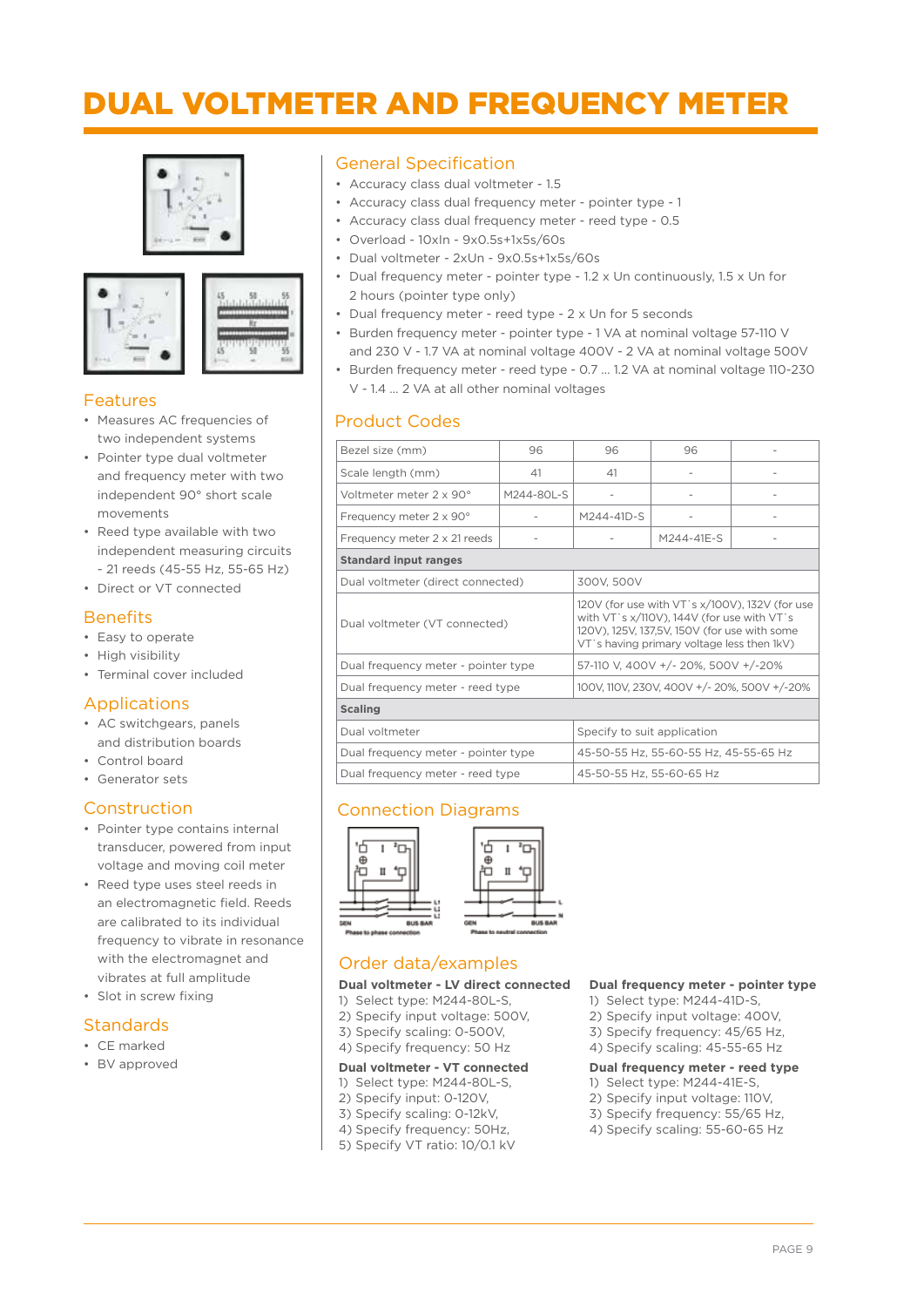# POWER FACTOR METERS





#### Features

- Indicates Power factor of electrical systems
- Several voltage ranges available
- Current connection via "through hole" CT on the instrument. No need to interrupt wiring from CT

#### **Benefits**

- Easy to operate
- High visibility
- Terminal cover included
- Low self consumption
- Internal power supply from voltage input

#### Applications

- AC switchgears, panels and distribution boards
- Control boards
- Generator sets

#### Construction

- Instruments operate on a fast sampling method of input quantities (current and voltage) of the connected phases
- Meters include "through hole" CT connection, voltage dividers, internal microprocessor and power supply unit

Order data/examples

3) Specify scaling: 0.5/1/0.5 CAP/IND 4) Specify frequency: 50/60 Hz, **3-phase 4-wire balanced** 1) Select type: M244-13D-S, 2) Specify input voltage and current:

3) Specify scaling: 0.5/1/0.5 CAP/IND, 4) Specify frequency: 50/60 Hz

1) Select type: M244-420-S, 2) Specify input voltage and current:

• Slot in screw fixing

#### **Standards**

#### • CE marked

• BV approved

**Single-phase**

230V L-N/5A,

69.3V L-N/1A,

#### General Specification

- Accuracy class 1.5
- Maximum continuous overload 3 x In, 1.5 x Un
- Maximum short duration overload 25 x In for 30 seconds, 50 x In for 1 second, 2 x Un for 10 seconds
- Voltage burden <0.1VA per phase
- Current burden <0.1VA per phase
- Frequency 50/60 Hz

#### Product Codes

| Bezel size (mm)                     | 96                                                                                                                                                                                                         | 96                                                                                                                                     | 96                                     | 96                                | 96                                |
|-------------------------------------|------------------------------------------------------------------------------------------------------------------------------------------------------------------------------------------------------------|----------------------------------------------------------------------------------------------------------------------------------------|----------------------------------------|-----------------------------------|-----------------------------------|
| Scale length (mm)                   | 95                                                                                                                                                                                                         | 95                                                                                                                                     | 95                                     | 95                                | 95                                |
| Power factor<br>meter 90°           | M244-420-S<br>Single-phase                                                                                                                                                                                 | M244-421-S<br>3P/3W<br>balanced                                                                                                        | M244-42C-S<br>3P/4W<br>balanced        | M244-423-S<br>3P/3W<br>unbalanced | M244-424-S<br>3P/4W<br>unbalanced |
| Bezel size (mm)                     | 96                                                                                                                                                                                                         | 96                                                                                                                                     | 96                                     | 96                                | 96                                |
| Scale Length (mm)                   | 135                                                                                                                                                                                                        | 135                                                                                                                                    | 135                                    | 135                               | 135                               |
| Power factor<br>meter 240°          | M244-135-S<br>Single-phase                                                                                                                                                                                 | M244-136-S<br>3P/3W<br>balanced                                                                                                        | M244-13D-S<br>3P/4W<br>balanced        | M244-138-S<br>3P/3W<br>unbalanced | M244-139-S<br>3P/4W<br>unbalanced |
| <b>Standard input ranges</b>        |                                                                                                                                                                                                            |                                                                                                                                        |                                        |                                   |                                   |
| 3P/4W unbalanced                    | 57.7V L-N/1A, 57.7V L-N/5A, 63.5V L-N/1A, 63.5V<br>L-N/5A, 69.3V L-N/1A, 9.3V L-N/5A, 230V L-N/1A, 230V<br>Single-phase, 3P/4W balanced.<br>L-N/5A. 240V L-N/1A.<br>240V L-N/5A. 254V L-N/1A. 254V L-N/5A. |                                                                                                                                        |                                        |                                   |                                   |
| 3P/3W balanced, 3P/3W<br>unbalanced |                                                                                                                                                                                                            | 100V L-L/1A. 100V L-L/5A. 110V L-L/1A.<br>110V L-L/5A, 400V L-L/1A, 400V L-L/5A, 415V L-L/1A,<br>415V L-L/5A, 440V L-L/1A, 440V L-L/5A |                                        |                                   |                                   |
| Scaling                             |                                                                                                                                                                                                            |                                                                                                                                        | 0.5/1/0.5 CAP/IND or 0.8/1/0.2 CAP/IND |                                   |                                   |
|                                     |                                                                                                                                                                                                            |                                                                                                                                        |                                        |                                   |                                   |

#### Connection Diagrams

**Single-phase 3-phase 4-wire (3P/4W) balanced** 



**3-phase 3-wire (3P/4W)**



**3-phase 4-wire (3P/4W) unbalanced**



**3-phase 3-wire (3P/3W) balanced**



#### **3-phase 4-wire unbalanced**

- 1) Select type: M244-424-S,
- 2) Specify input voltage and current: 230V L-N/5A,
- 3) Specify scaling: 0,8/1/0,2 CAP/IND
- 4) Specify frequency: 50/60 Hz

#### **3-phase 3-wire balanced**

- 1) Select type: M244-136-S,
- 2) Specify input voltage and current: 110V L-L/5A,
- 3) Specify scaling: 0.5/1/0.5 CAP/IND,
- 4) Specify frequency: 50/60 Hz

#### **3-phase 3-wire unbalanced**

- 1) Select type: M244-138-S, 2) Specify input voltage and current: 415V L-L/1A,
- 3) Specify scaling: 0.5/1/0.5 CAP/IND,
- 4) Specify frequency: 50/60 Hz

ENERGY /// CROMPTON-INSTRUMENTS.COM/ANALOGUE.HTML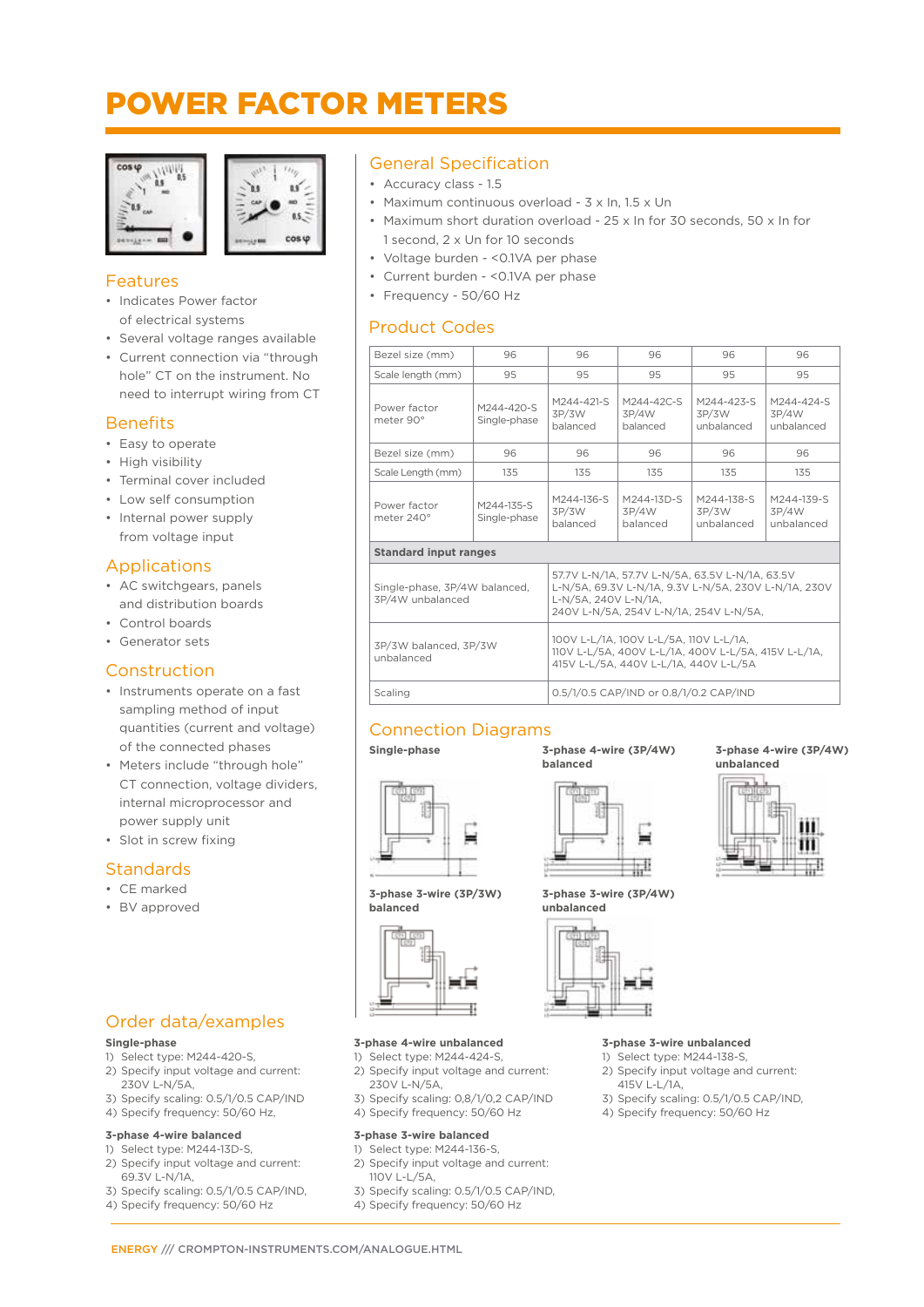### WATTMETERS





#### Features

- Indicates active power of electrical systems
- Several voltage ranges available
- Current connection via "through hole" CT on the instrument. No need to interrupt wiring from CT

#### **Benefits**

- Easy to operate
- High visibility
- Terminal cover included
- Low self consumption
- Internal power supply from voltage input

#### Applications

- AC switchgears, panels and distribution boards
- Control boards
- Generator sets

#### Construction

- Instruments operate on a fast sampling method of input quantities (current and voltage) of the connected phases
- Meters include "through hole" CT connection, voltage dividers, internal microprocessor and power supply unit
- Slot in screw fixing

#### Standards

- CE marked
- BV approved

#### Order data/examples

#### **Single-phase**

- 1) Select type: M244-210-S, 2) Specify input voltage and CT ratio:
- 230V L-N, 50/5A,
- 3) Specify scaling: 0-10 kW,
- 4) Specify frequency: 50/60 Hz,

#### **3-phase 4-wire balanced or**

#### **3-phase 4-wire unbalanced** 1) Select type: M244-21D-S,

- 2) Specify input voltage and CT ratio: 230 V L-N, 400/5A,
- 3) Specify scaling: 0-250 kW,
- 4) Specify frequency: 50/60 Hz

#### General Specification

- Accuracy class 1.5
- Maximum continuous overload 3 x In, 1.5 x Un
- Maximum short duration overload 25 x In for 30 seconds, 50 x In for 1 second, 2 x Un for 10 seconds
- Voltage burden <0.1VA per phase
- Current burden <0.1VA per phase
- Frequency 50/60 Hz

#### Product Codes

| Bezel size (mm)                                                                                                                                                                                 | 96                         | 96                                                                                                                                     | 96                              | 96                                | 96                                |
|-------------------------------------------------------------------------------------------------------------------------------------------------------------------------------------------------|----------------------------|----------------------------------------------------------------------------------------------------------------------------------------|---------------------------------|-----------------------------------|-----------------------------------|
| Scale length (mm)                                                                                                                                                                               | 95                         | 95                                                                                                                                     | 95                              | 95                                | 95                                |
| Wattmeter 90°                                                                                                                                                                                   | M244-210-S<br>Single-phase | M244-211-S<br>3P/3W<br>balanced                                                                                                        | M244-21C-S<br>3P/4W<br>balanced | M244-213-S<br>3P/3W<br>unbalanced | M244-214-S<br>3P/4W<br>unbalanced |
| Bezel size (mm)                                                                                                                                                                                 | 96                         | 96                                                                                                                                     | 96                              | 96                                | 96                                |
| Scale Length (mm)                                                                                                                                                                               | 135                        | 135                                                                                                                                    | 135                             | 135                               | 135                               |
| Wattmeter 240°                                                                                                                                                                                  | M244-215-S<br>Single-phase | M244-216-S<br>3P/3W<br>balanced                                                                                                        | M244-21D-S<br>3P/4W<br>balanced | M244-218-<br>S3P/3W<br>unbalanced | M244-219-S<br>3P/4W<br>unbalanced |
| <b>Standard input ranges</b>                                                                                                                                                                    |                            |                                                                                                                                        |                                 |                                   |                                   |
| 57.7V L-N/1A, 57.7V L-N/5A, 63.5V L-N/1A, 63.5V L-N/5A,<br>Single-phase, 3P/4W balanced,<br>230V L-N/1A, 230V L-N/5A, 240V -N/1A,<br>3P/4W unbalanced<br>240V L-N/5A, 254V L-N/1A, 254V L-N/5A, |                            |                                                                                                                                        |                                 |                                   |                                   |
| 3P/3W balanced, 3P/3W<br>unbalanced                                                                                                                                                             |                            | 100V L-L/1A, 100V L-L/5A, 110V L-L/1A, 110V L-L/5A,<br>400V L-L/1A, 400V L-L/5A, 415V L-L/1A, 415V L-L/5A,<br>440V L-L/1A, 440V L-L/5A |                                 |                                   |                                   |

#### Calculation of end scale value

End scale value is calculated using the formula below, where correct voltage must be selected (either L-N or L-L), depending on the electrical system and the type of meter used. Scale factor, e.g. the relation between end scale value and nominal apparent power (cos-phi = 1) must be between 0.6 to 1.2. It is recommended selecting the scale value from 1 - 1.2 - 1.25 - 1.5 - 2 - 2.5 - 3 - 4 - 5 - 6 - 7.5 – 8 (and their decades) closest to the calculated result..

| <b>Electrical system</b>                                                 | Formula                                                       | <b>Example</b>                                                                  | End scale value to<br>choose (considering<br>$0,6$ to 1.2 x S) |
|--------------------------------------------------------------------------|---------------------------------------------------------------|---------------------------------------------------------------------------------|----------------------------------------------------------------|
| Single-phase, direct                                                     | $P = U(L-N) \times Ip$                                        | $P = 230V \times 50A \times 0.9$                                                | 10 kW                                                          |
| voltage connection                                                       | $X$ COS $\phi$                                                | $= 10350 W = 10.35 kW$                                                          |                                                                |
| 3-phase 4-wire, direct<br>voltage connection<br>(balanced or unbalanced) | $P = 3 \times U(L-N) \times$<br>$lp \times cos \varphi$       | $P = 3 \times 230V \times 400A \times$<br>$0.95 = 262200$ W<br>$= 262.2$ kW     | 250 kW                                                         |
| 3-phase 3-wire, direct                                                   | $P = 1.732 x$                                                 | $P = 1.732 \times 400V x$                                                       | 600 kW                                                         |
| voltage connection                                                       | $U(L-L) \times$ lp $\times$                                   | $1000A \times 0.9 =$                                                            |                                                                |
| (balanced or unbalanced)                                                 | $\cos \phi$                                                   | 623520 W = 623.52 kW                                                            |                                                                |
| 3-phase 4-wire, voltage<br>connection via VT<br>(balanced or unbalanced) | $P = 3 \times Up(L-N)$<br>$x \not\vert p \times \cos \varphi$ | $P = 3 \times 5770V \times 100A \times$<br>$0.95 = 1644450$ W<br>$= 1.64445$ MW | 1.5 MW                                                         |
| 3-phase 3-wire, voltage                                                  | $P = 1.732 x$                                                 | $P = 1.732 \times 30000V \times$                                                | 2.5 MW                                                         |
| connection via VT                                                        | $Up(L-L) \times lp \times$                                    | $50A \times 0.9 = 2338200$                                                      |                                                                |
| (balanced or unbalanced)                                                 | $\cos \phi$                                                   | $W = 2.3382$ MW                                                                 |                                                                |

#### **3-phase 3-wire balanced or unbalanced**

- 1) Select type: M244-213-S,
- 2) Specify input voltage and CT ratio: 400V L-L, 1000/1A,
- 3) Specify scaling: 0-600 kW,
- 4) Specify frequency: 50/60 Hz

#### **3-phase 4-wire balanced or unbalanced, VT connected**

- 1) Select type: M244-214-S, 2) Specify VT ratio and CT ratio:
	- 5770/57.7V L-N, 100/5A,
- 3) Specify scaling: 0-1.5 MW,
- 4) Specify frequency: 50/60 Hz

#### **3-phase 3-wire balanced or unbalanced**

- 1) Select type: M244-218-S, 2) Specify input VT ratio and CT ratio:
- 30000/110V L-L, 50/1A,
- 3) Specify scaling: 0-2.5 MW
- 4) Specify frequency: 50/60 Hz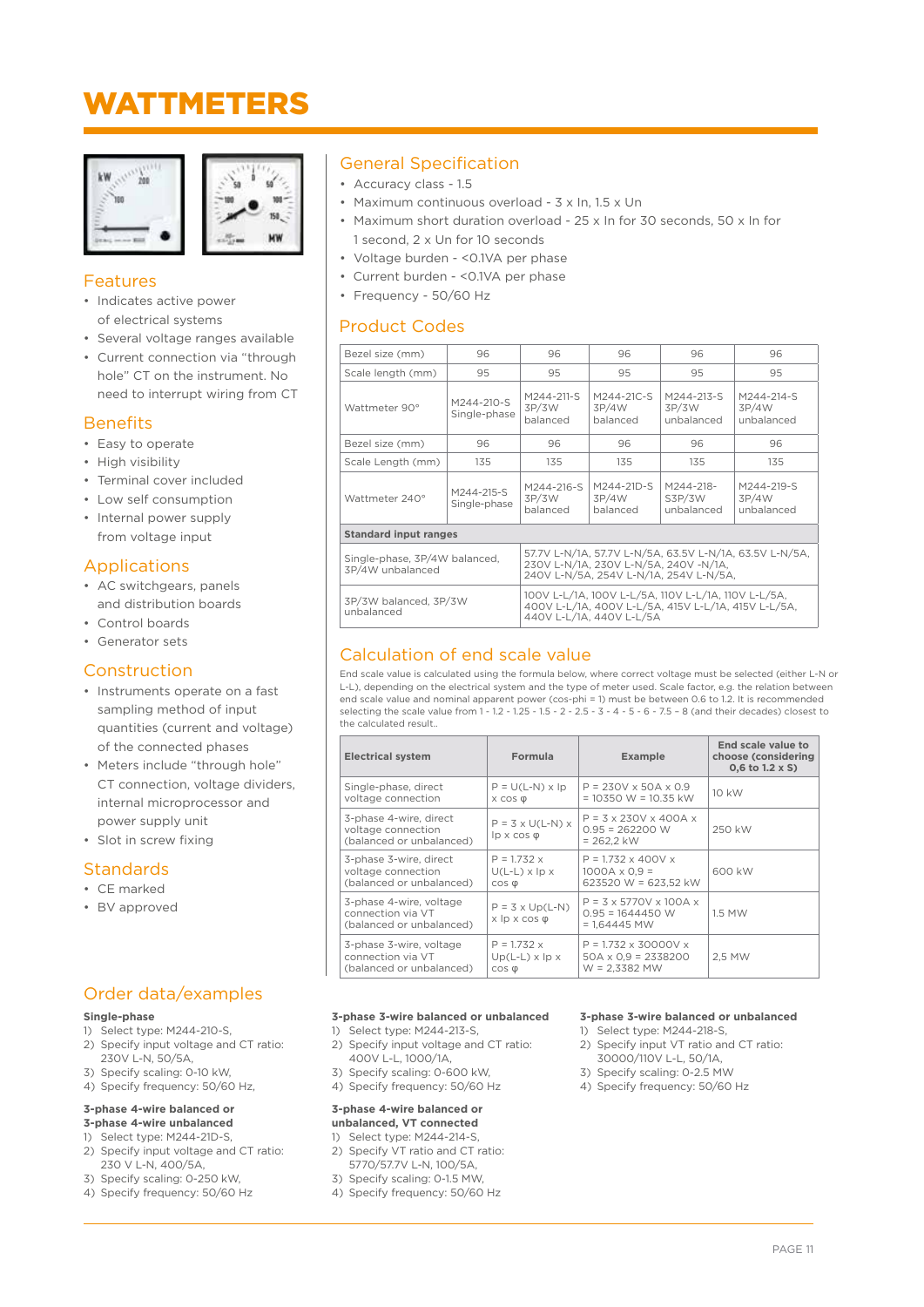### VARMETERS





#### Features

- Indicates reactive power of electrical systems
- Several voltage ranges available
- Current connection via "through hole" CT on the instrument. No need to interrupt wiring from CT.

#### **Benefits**

- Easy to operate
- High visibility
- Terminal cover included
- Low self consumption
- Internal power supply from voltage input

#### Applications

- AC switchgears, panels and distribution boards
- Control boards
- Generator sets

#### Construction

- Instruments operate on a fast sampling method of input quantities (current and voltage) of the connected phases.
- Meters include "through hole" CT connection, voltage dividers, internal microprocessor and power supply unit.
- Slot in screw fixing

#### **Standards**

#### • CE marked

• BV approved

#### Order data/examples

- **Single-phase**
- 1) Select type: M244-310-S, 2) Specify input voltage and CT ratio:
- 230V L-N, 50/5A,
- 3) Specify scaling: 0-6 kvar,
- 4) Specify frequency: 50/60 Hz,

#### **3-phase 4-wire balanced or 3-phase 4-wire unbalanced**

- Select type: M244-31D-S.
- 2) Specify input voltage and CT ratio: 230 V L-N, 400/5A,
- 3) Specify scaling: 0-200 kvar,
- 4) Specify frequency: 50/60 Hz

#### General Specification

- Accuracy class 1.5
- Maximum continuous overload 3 x In, 1.5 x Un
- Maximum short duration overload 25 x In for 30 seconds, 50 x In for 1 second, 2 x Un for 10 seconds
- Voltage burden <0.1VA per phase
- Current burden <0.1VA per phase
- Frequency 50/60 Hz

#### Product Codes

| Bezel size (mm)                                   | 96                                                                                                                                          | 96                                                                 | 96                              | 96                                | 96                                |
|---------------------------------------------------|---------------------------------------------------------------------------------------------------------------------------------------------|--------------------------------------------------------------------|---------------------------------|-----------------------------------|-----------------------------------|
| Scale Length (mm)                                 | 95                                                                                                                                          | 95                                                                 | 95                              | 95                                | 95                                |
| M244-310-S<br>Varmeter 90°<br>Single-<br>phase    |                                                                                                                                             | M244-311-S<br>3P/3W<br>balanced                                    | M244-31C-S<br>3P/4W<br>balanced | M244-313-S<br>3P/3W<br>unbalanced | M244-314-S<br>3P/4W<br>unbalanced |
| Bezel size (mm)                                   | 96                                                                                                                                          | 96                                                                 | 96                              | 96                                | 96                                |
| Scale length (mm)                                 | 135                                                                                                                                         | 135                                                                | 135                             | 135                               | 135                               |
| Varmeter 240°                                     | M244-315-S<br>Single-<br>phase                                                                                                              | M244-316-S<br>M244-31D-S<br>3P/3W<br>3P/4W<br>balanced<br>balanced |                                 | M244-318-S<br>3P/3W<br>unbalanced | M244-319-S<br>3P/4W<br>unbalanced |
| <b>Standard input ranges</b>                      |                                                                                                                                             |                                                                    |                                 |                                   |                                   |
| Single-phase, 3P/4W balanced,<br>3P/4W unbalanced | 57.7V L-N/1A, 57.7V L-N/5A, 63.5V L-N/1A,<br>63.5V L-N/5A, 230V L-N/1A, 230V L-N/5A, 240V<br>L-N/1A, 240V L-N/5A, 254V L-N/1A, 254V L-N/5A, |                                                                    |                                 |                                   |                                   |
| 3P/3W balanced, 3P/3W unbalanced                  | 100V L-L/1A, 100V L-L/5A, 110V L-L/1A, 110V L-L/5A,<br>400V L-L/1A, 400V L-L/5A, 415V L-L/1A, 415V L-L/5A,<br>440V L-L/1A, 440V L-L/5A      |                                                                    |                                 |                                   |                                   |

#### Calculation of end scale value

End scale value is calculated using the formula below, where correct voltage must be selected (either L-N or L-L), depending on the electrical system and the type of meter used. Scale factor, e.g. the relation between end scale value and nominal apparent power (cos-phi = 1) must be between 0.6 to 1.2. It is recommended selecting the scale value from 1 - 1.2 - 1.25 - 1.5 - 2 - 2.5 - 3 - 4 - 5 - 6 - 7.5 – 8 (and their decades) closest to the calculated result..

Ip = CT primary current, Up = VT primary voltage, U = direct connected voltage, sin φ = power factor

| <b>Electrical system</b>                                                 | Formula                                                 | <b>Example</b>                                                          | End scale value to<br>choose (considering<br>$0.6$ to $1.2 \times S$ ) |
|--------------------------------------------------------------------------|---------------------------------------------------------|-------------------------------------------------------------------------|------------------------------------------------------------------------|
| Single-phase, direct                                                     | $Q = U(L-N) \times lp$                                  | $Q = 230V \times 50A \times 0.44$                                       | 6 kvar                                                                 |
| voltage connection                                                       | $x \sin \varphi$                                        | $= 5060$ var $= 5.06$ kvar                                              |                                                                        |
| 3-phase 4-wire, direct<br>voltage connection<br>(balanced or unbalanced) | $Q = 3 \times U(L-N)$<br>$x \not\vert p x \sin \varphi$ | $P = 3 \times 230V \times 400A$<br>$x$ 0.31 = 85560 var =<br>85.56 kvar | 200 kvar                                                               |
| 3-phase 3-wire, direct                                                   | $Q = 1.732 x$                                           | $P = 1.732 \times 400V x$                                               | 500 kvar                                                               |
| voltage connection                                                       | $U(L-L) \times$ lp $\times$                             | $1000A \times 0.44 =$                                                   |                                                                        |
| (balanced or unbalanced)                                                 | $sin \phi$                                              | 304832 var = 304.8 kvar                                                 |                                                                        |
| 3-phase 4-wire, voltage                                                  | $Q = 3x$                                                | $P = 3 \times 5770V \times 100A$                                        | 1 Mvar                                                                 |
| connection via VT                                                        | $Up(L-N) \times lp \times$                              | $x$ 0.199 = 344469 var =                                                |                                                                        |
| (balanced or unbalanced)                                                 | $sin \phi$                                              | 344.469 kvar                                                            |                                                                        |
| 3-phase 3-wire, voltage                                                  | $Q = 1.732 x$                                           | $P = 1.732 \times 30000V \times$                                        | 2 Mvar                                                                 |
| connection via VT                                                        | $Up(L-L) \times lp \times$                              | $50A \times 0.44 = 1143120$                                             |                                                                        |
| (balanced or unbalanced)                                                 | $sin \phi$                                              | $var = 1,14312$ Mvar                                                    |                                                                        |

#### **3-phase 3-wire balanced or unbalanced**

- 1) Select type: M244-313-S, 2) Specify input voltage and CT ratio:
- 400V L-L, 1000/1A, 3) Specify scaling: 0-500 kvar,
- 4) Specify frequency: 50/60 Hz

#### **3-phase 4-wire balanced or unbalanced, VT connected**

- 1) Select type: M244-314-S,
- 2) Specify VT ratio and CT ratio:
- 5770/57.7V L-N, 100/5A,
- 3) Specify scaling: 0-1 Mvar, 4) Specify frequency: 50/60 Hz

#### **3-phase 3-wire balanced or unbalanced**

- 1) Select type: M244-318-S, 2) Specify input VT ratio and CT ratio:
- 30000/110V L-L, 50/1A, 3) Specify scaling: 0-2 Mvar,
- 4) Specify frequency: 50/60 Hz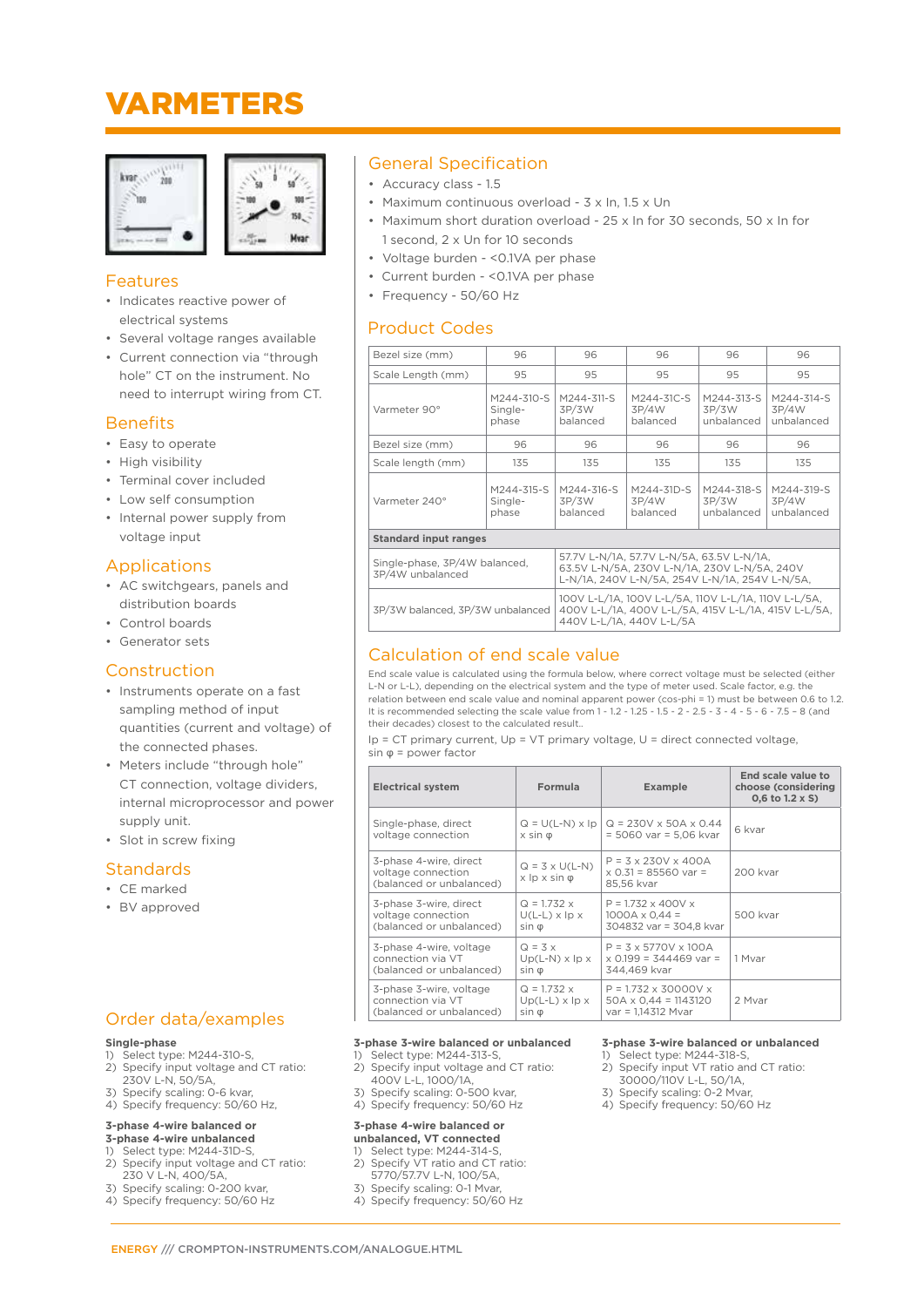



#### Wiring Diagrams of Wattmeters and Varmeters

#### Single-phase, direct or VT voltage connection

Wattmeter M244-210-S Wattmeter M244-215-S Varmeter M244-310-S Varmeter M244-315-S



#### 3-phase 3-wire balanced, direct or VT voltage connection

Wattmeter M244-211-S Wattmeter M244-216-S Varmeter M244-311-S Varmeter M244-316-S



#### 3-phase 4-wire balanced, direct or VT voltage

Wattmeter M244-21C-S Wattmeter M244-21D-S Varmeter M244-31C-S Varmeter M244-31D-S



#### 3-phase 3-wire unbalanced, direct or VT voltage connection

Wattmeter M244-213-S Wattmeter M244-218-S Varmeter M244-313-S Varmeter M244-318-S



#### 3-phase 4-wire unbalanced, direct or VT voltage connection

Wattmeter M244-214-S Wattmeter M244-219-S Varmeter M244-314-S Varmeter M244-319-S



PAGE 13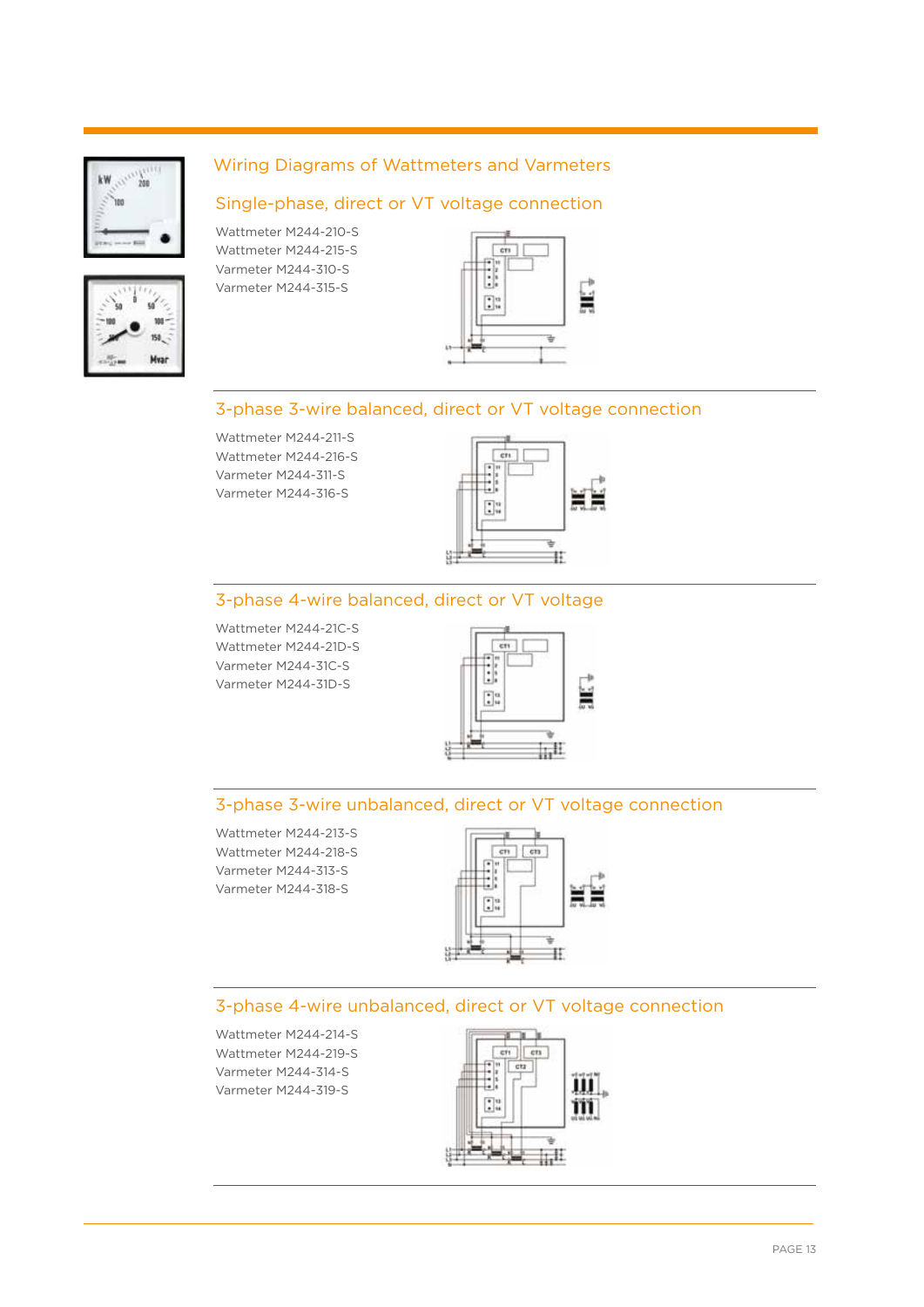### ACTIVE ENERGY METER WITH POWER INDICATOR

**MW** 



#### Features

- Counts electrical active energy and indicates active power of electrical systems
- Several voltage ranges available
- Current connection via "through hole" CT on the instrument. No need to interrupt wiring from CT
- Pulsed output as standard

#### **Benefits**

- High visibility
- Terminal cover included
- Low self consumption
- Separated power supply

#### Applications

- AC switchgears, panels and distribution boards
- Control boards
- Generator sets

#### Construction

- Instruments operate on a fast sampling method of input quantities (current and voltage) of the connected phases
- Meters include "through hole" CT connection, voltage dividers, internal microprocessor and power supply unit
- Slot in screw fixing

#### **Standards**

#### • CE marked

• BV approved

#### Order data/examples

#### **Single-phase**

- 1) Select type: M244-HWG-S, 2) Specify input voltage and CT ratio: 230V L-N, 50/5A,
- 3) Spec. scaling: 0-10 kW,
- 4) Spec. frequency: 50/60 Hz,
- 5) Select pulse rate: 1p/10kWh,
- 6) Select output: 1 pulsed output

#### **3-phase 4-wire balanced or 3-phase 4-wire unbalanced**

- 1) Select type: M244-HWK-S,
- 2) Specify input voltage and CT ratio: 230 V L-N, 400/5A,
- 3) Spec. scaling: 0-250 kW,
- 4) Spec. frequency: 50/60 Hz,

#### General Specification

- Accuracy class active power meter 1.5 Accuracy class active energy meter
- 1 to EN 62053-21
- Maximum continuous overload - 2 x In, 1.2 x Un
- Nominal frequency 50/60 Hz
- Voltage burden <0.1VA per phase
- Current burden <0.1VA per phase
- Power supply 20-300 VDC/48-276 VAC

#### Product Codes

- Frequency 40-65 Hz
- Voltage burden <3 VA
- Pulsed output 1 S0 pulsed output with 1p/10kWh, 1p/100kWh, 1p/10MWh, 1p/100MWh. Maximum pulse rate may not exceed 33 pulses per second (1980 pulses per minute). If in doubt choose next higher value, e.g. 1p/100/kWh instead of 1p/10kWh

| Bezel size (mm)                              | 96                         | 96                                                                                                                                          | 96                                | 96                                   | 96                                  |  |  |
|----------------------------------------------|----------------------------|---------------------------------------------------------------------------------------------------------------------------------------------|-----------------------------------|--------------------------------------|-------------------------------------|--|--|
| Scale length (mm)                            | 95                         | 95                                                                                                                                          | 95                                | 95                                   | 95                                  |  |  |
| Active energy meter<br>with Wattmeter 90°    | M244-HWG-S<br>Single-phase | M244-HWH-S<br>3P/3W<br>balanced                                                                                                             | $M244-HWV-S$<br>3P/4W<br>balanced | $M244-HW.I-S$<br>3P/3W<br>unbalanced | M244-HWK-S<br>3P/4W<br>unbalanced   |  |  |
| Bezel size (mm)                              | 96                         | 96                                                                                                                                          | 96                                | 96                                   | 96                                  |  |  |
| Scale Length (mm)                            | 135                        | 135                                                                                                                                         | 135                               | 135                                  | 135                                 |  |  |
| Active energy meter<br>with Wattmeter 240°   | M244-HWB-S<br>Single-phase | $M244-HWC-S$<br>3P/3W<br>balanced                                                                                                           | M244-HWU-S<br>3P/4W<br>balanced   | $M244-HWD-S$<br>3P/3W<br>unbalanced  | $M244-HWE-S$<br>3P/4W<br>unbalanced |  |  |
| <b>Standard input ranges</b>                 |                            |                                                                                                                                             |                                   |                                      |                                     |  |  |
| Single-phase, 3P/4W balanced &<br>unbalanced |                            | 57.7V L-N/1A, 57.7V L-N/5A, 63.5V L-N/1A, 63.5V L-N/5A,<br>230V L-N/1A, 230V L-N/5A, 240V L-N/1A, 240V L-N/5A,<br>254V L-N/1A, 254V L-N/5A, |                                   |                                      |                                     |  |  |
| 3P/3W balanced & unbalanced                  |                            | 1100V L-L/1A, 100V L-L/5A, 110V L-L/1A, 110V L-L/5A,<br>400V L-L/1A, 400V L-L/5A, 415V L-L/1A, 415V L-L/5A,<br>440V L-L/1A, 440V L-L/5A     |                                   |                                      |                                     |  |  |

#### Calculation of end scale value

End scale value is calculated using the formula below, where correct voltage must be selected (either L-N or L-L), depending on the electrical system and the type of meter used. Scale factor, e.g. the relation between end scale value and nominal apparent power (cos-phi = 1) must be between 0.6 to 1.2. It is recommended selecting the scale value from 1 - 1.2 - 1.25 - 1.5 - 2 - 2.5 - 3 - 4 - 5 - 6 - 7.5 – 8 (and their decades) closest to the calculated result..

Ip = CT primary current, Up = VT primary voltage, U = direct connected voltage, cos φ = power factor

| <b>Electrical system</b>                                                 | Formula                                                       | <b>Example</b>                                                                  | End scale value to<br>choose (considering<br>0,6 to 1.2 x S) |
|--------------------------------------------------------------------------|---------------------------------------------------------------|---------------------------------------------------------------------------------|--------------------------------------------------------------|
| Single-phase, direct voltage                                             | $P = U(L-N) \times lp$                                        | $P = 230V \times 50A \times 0.9 =$                                              | 10 kW                                                        |
| connection                                                               | $X$ COS $\phi$                                                | $10350 W = 10.35 kW$                                                            |                                                              |
| 3-phase 4-wire, direct voltage<br>connection (balanced or<br>unbalanced) | $P = 3 \times U(L-N) \times$<br>$lp \times cos \varphi$       | $P = 3 \times 230V \times 400A \times$<br>$0.95 = 262200$ W<br>$= 262.2$ kW     | 250 kW                                                       |
| 3-phase 3-wire, direct voltage                                           | $P = 1.732 x$                                                 | $P = 1.732 \times 400V x$                                                       | 600 kW                                                       |
| connection (balanced or                                                  | $U(L-L) \times$ lp $\times$                                   | $1000A \times 0.9 =$                                                            |                                                              |
| unbalanced)                                                              | $\cos \varphi$                                                | 623520 W = 623.52 kW                                                            |                                                              |
| 3-phase 4-wire, voltage<br>connection via VT (balanced<br>or unbalanced) | $P = 3 \times Up(L-N)$<br>$x \not\vert p \times \cos \varphi$ | $P = 3 \times 5770V \times 100A \times$<br>$0.95 = 1644450$ W<br>$= 1.64445$ MW | 1.5 MW                                                       |
| 3-phase 3-wire, voltage                                                  | $P = 1.732 x$                                                 | $P = 1.732 \times 30000V \times$                                                | 2,5 MW                                                       |
| connection via VT (balanced                                              | $Up(L-L) \times lp \times$                                    | $50A \times 0.9 = 2338200$ W                                                    |                                                              |
| or unbalanced)                                                           | $\cos \varphi$                                                | $= 2.3382$ MW                                                                   |                                                              |

- 5) Select pulse rate: 1p/10kWh,
- 6) Select output: 1 puls. o/p

#### **3-phase 3-wire balanced or unbalanced**

- -<br>Select type: M244-HWJ-S, 2) Specify input voltage and CT ratio:
- 400V L-L, 1000/1A,
- 3) Spec. scaling: 0-600 kW,
- 4) Spec. frequency: 50/60 Hz , 5) Select pulse rate: 1p/10kWh,
- 6) Select output: 1 puls. o/p

#### **3-phase 4-wire balanced or**

- **unbalanced, VT connected**
- 1) Select type: M244-HWU-S,
- 2) Specify VT ratio and CT ratio:
- 5770/57.7V L-N, 100/5A, 3) Spec. scaling: 0-1.5 MW,
- 4) Spec. frequency: 50/60 Hz,
- 5) Select pulse rate: 1p/100kWh,
- 6) Select output: 1 pulsed output

#### **3-phase 3-wire balanced or unbalanced**

- 1) Select type: M244-HWD-S 2) Specify input VT ratio and CT ratio:
- 30000/110V L-L, 50/1A,
- $3)$  Spec. scaling: 0-2.5MW
- 4) Spec. frequency: 50/60 Hz, 5) Select pulse rate: 1p/100kWh,
- 6) Select output: 1 pulsed output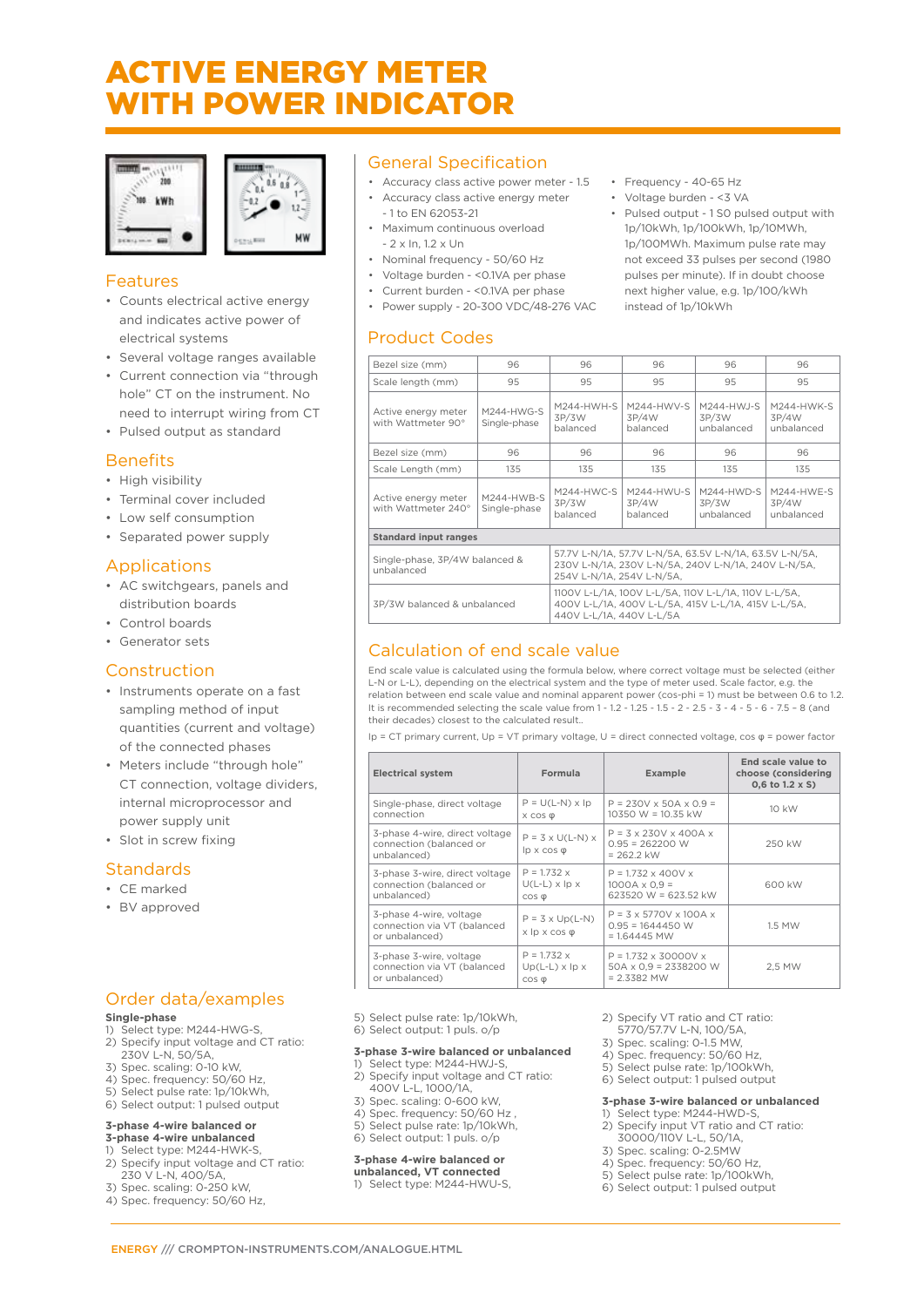### REACTIVE ENERGY METER WITH POWER INDICATOR





#### Features

- Counts electrical reactive energy and indicates reactive power of electrical systems
- Several voltage ranges available
- Current connection via "through hole" CT on the instrument. No need to interrupt wiring from CT
- Pulsed output as standard

#### **Benefits**

- High visibility
- Terminal cover included
- Low self consumption
- Separated power supply

#### Applications

- AC switchgears, panels and distribution boards
- Control boards
- Generator sets

#### Construction

- Instruments operate on a fast sampling method of input quantities (current and voltage) of the connected phases
- Meters include "through hole" CT connection, voltage dividers, internal microprocessor and power supply unit
- Slot in screw fixing

#### Standards

#### • CE marked

• BV approved

### Order data/examples

#### **Single-phase**

- 1) Select type: M244-HXG-S, 2) Specify input voltage and CT ratio: 230V L-N, 50/5A,
- 3) Spec. scaling: 0-6kvar,
- 4) Spec. frequency: 50/60 Hz,
- 5) Select pulse rate: 1p/10kvarh,
- 6) Select output: 1 pulsed output

#### **3-phase 4-wire balanced or 3-phase 4-wire unbalanced**

- 1) Select type: M244-HXK-S,
- 2) Specify input voltage and CT ratio:
- 230 V L-N, 400/5A, 3) Spec. scaling: 0-200kvar,

#### General Specification

- Accuracy class reactive power meter 1.5 • Accuracy class reactive energy meter
- 2 to EN 62053-23 • Maximum continuous overload - 2 x In, 1.2 x Un
- Nominal frequency 50/60 Hz
- Voltage burden <0.1VA per phase
- Current burden <0.1VA per phase
- Power supply 20-300 VDC / 48-276 VAC

#### Product Codes

- Frequency 40-65 Hz
- Voltage burden <3 VA
- Pulsed output 1 S0 pulsed output
- with 1p/10kWh, 1p/100kWh, 1p/10MWh, 1p/100MWh. Maximum pulse rate may not exceed 33 pulses per second (1980 pulses per minute). If in doubt choose next higher value, e.g. 1p/100/kWh instead of 1p/10kWh

| Bezel size (mm)                              | 96                         | 96                                                                                                                                          | 96                                | 96                                  | 96                                |  |
|----------------------------------------------|----------------------------|---------------------------------------------------------------------------------------------------------------------------------------------|-----------------------------------|-------------------------------------|-----------------------------------|--|
| Scale length (mm)                            | 95                         | 95                                                                                                                                          | 95                                | 95                                  | 95                                |  |
| Reactive energy meter<br>with Varmeter 90°   | M244-HXG-S<br>Single-phase |                                                                                                                                             | M244-HXV-S<br>3P/4W<br>balanced   | $M244-HXJ-S$<br>3P/3W<br>unbalanced | M244-HXK-S<br>3P/4W<br>unbalanced |  |
| Bezel size (mm)                              | 96                         | 96                                                                                                                                          | 96                                | 96                                  | 96                                |  |
| Scale Length (mm)                            | 135                        | 135                                                                                                                                         | 135                               | 135                                 | 135                               |  |
| Reactive energy meter<br>with Varmeter 240°  | M244-HXB-S<br>Single-phase | $M244-HXC-S$<br>3P/3W<br>balanced                                                                                                           | $M244-HXU-S$<br>3P/4W<br>balanced | $M244-HXD-S$<br>3P/3W<br>unbalanced | M244-HXE-S<br>3P/4W<br>unbalanced |  |
| <b>Standard input ranges</b>                 |                            |                                                                                                                                             |                                   |                                     |                                   |  |
| Single-phase, 3P/4W balanced &<br>unbalanced |                            | 57.7V L-N/1A, 57.7V L-N/5A, 63.5V L-N/1A, 63.5V L-N/5A,<br>230V L-N/1A, 230V L-N/5A, 240V L-N/1A, 240V L-N/5A,<br>254V L-N/1A, 254V L-N/5A, |                                   |                                     |                                   |  |
| 3P/3W balanced & unbalanced                  |                            | 100V L-L/1A, 100V L-L/5A, 110V L-L/1A, 110V L-L/5A,<br>400V L-L/1A, 400V L-L/5A, 415V L-L/1A, 415V L-L/5A,<br>440V L-L/1A, 440V L-L/5A      |                                   |                                     |                                   |  |

#### Calculation of end scale value

End scale value is calculated using the formula below, where correct voltage must be selected (either L-N or L-L), depending on the electrical system and the type of meter used. Scale factor, e.g. the relation between end scale value and nominal apparent power (cos-phi = 1) must be between 0.6 to 1.2. It is recommended selecting the scale value from 1 - 1.2 - 1.25 - 1.5 - 2 - 2.5 - 3 - 4 - 5 - 6 - 7.5 – 8 (and their decades) closest to the calculated result..

Ip = CT primary current, Up = VT primary voltage, U = direct connected voltage, sin φ = power factor

| <b>Electrical system</b>                                                 | Formula                                                 | Example                                                                             | End scale value to<br>choose (considering<br>0,6 to 1.2 x S) |
|--------------------------------------------------------------------------|---------------------------------------------------------|-------------------------------------------------------------------------------------|--------------------------------------------------------------|
| Single-phase, direct voltage                                             | $P = U(L-N) \times lp$                                  | $Q = 230V \times 50A \times 0.44$                                                   | 6 kvar                                                       |
| connection                                                               | $x \sin \theta$                                         | $= 5060$ var $= 5.06$ kvar                                                          |                                                              |
| 3-phase 4-wire, direct voltage<br>connection (balanced or<br>unbalanced) | $P = 3 \times U(L-N) \times$<br>$lp \times sin \varphi$ | $P = 3 \times 230V \times 400A \times$<br>$0.31 = 85560$ var =<br>85.56 kvar        | 200 kvar                                                     |
| 3-phase 3-wire, direct voltage                                           | $P = 1.732 x$                                           | $P = 1.732 \times 400V x$                                                           | 500 kvar                                                     |
| connection (balanced or                                                  | $U(L-L) \times$ lp $\times$                             | $1000A \times 0.44 =$                                                               |                                                              |
| unbalanced)                                                              | $sin \phi$                                              | 304832 var = 304.8 kvar                                                             |                                                              |
| 3-phase 4-wire, voltage<br>connection via VT (balanced<br>or unbalanced) | $P = 3 \times Up(L-N)$<br>$x \not\vdash x \sin \varphi$ | $P = 3 \times 5770V \times 100A \times$<br>$0.199 = 344469$ var<br>$= 344.469$ kvar | 1 Myar                                                       |
| 3-phase 3-wire, voltage                                                  | $P = 1.732 x$                                           | $P = 1.732 \times 30000V \times$                                                    | 2 Mvar                                                       |
| connection via VT (balanced                                              | $Up(L-L) \times lp \times$                              | $50A \times 0.44 = 1143120$ var                                                     |                                                              |
| or unbalanced)                                                           | $sin \phi$                                              | $= 1.14312$ Myar                                                                    |                                                              |

- 4) Spec. frequency: 50/60 Hz,
- 5) Select pulse rate: 1p/10kvarh,
- 6) Select output: 1 pul. O/P

#### **3-phase 3-wire balanced or unbalanced**

- 1) Select type: M244-HXJ-S, 2) Spec. input voltage and CT ratio: 400V L-L, 1000/1A,
- 3) Spec. scaling: 0-500 kvar,
- 4) Spec. frequency: 50/60 Hz
- 5) Select pulse rate: 1p/10kvarh, 6) Select output: 1 pul. O/P

#### **3-phase 4-wire balanced or**

#### **unbalanced, VT connected**

1) Select type: M244-HXU-S,

- 2) Specify VT ratio and CT ratio:
- 5770/57.7V L-N, 100/5A,
- 3) Spec. scaling: 0-1 Mvar,
- 4) Spec. frequency: 50/60 Hz,
- 5) Select pulse rate: 1p/100kvarh, 6) Select output: 1 pul. O/P

#### **3-phase 3-wire balanced or unbalanced**

- 1) Select type: M244-HXD-S, 2) Specify input VT ratio and CT ratio:
- 30000/110V L-L, 50/1A, 3) Spec.scaling: 0-2 Mvar
- 4) Spec. frequency: 50/60 Hz,
- 5) Select pulse rate: 1p/100kWh,
- 6) Select output: 1 pulsed O/P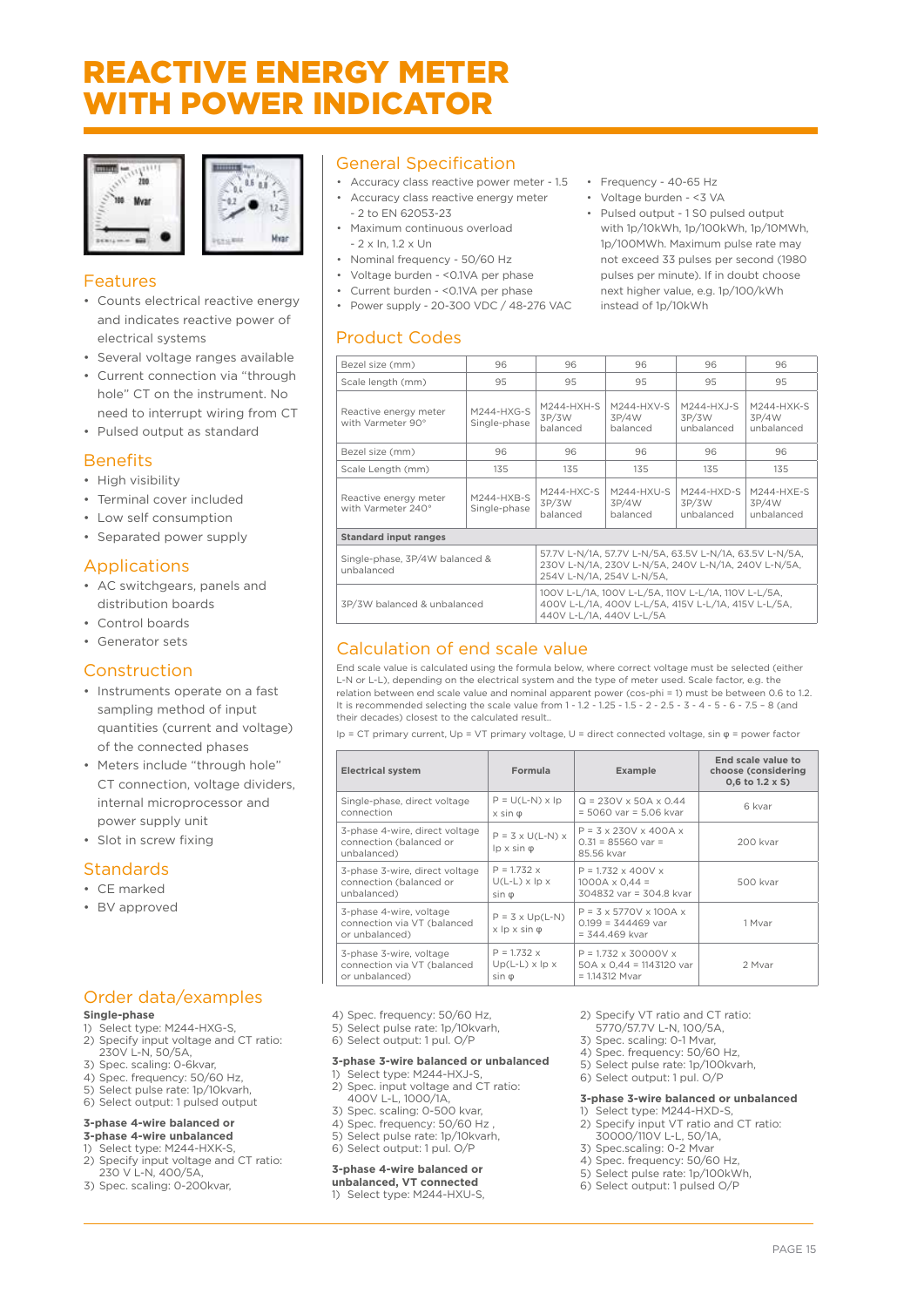



#### Wiring Diagrams Energy Meters

#### Single-phase, direct or VT voltage connection

Active Energy Meter M244-HWG-S Active Energy Meter M244-HWB-S Reactive Energy Meter M244-HXG-S Reactive Energy Meter M244-HXB-S



Power supply: Terminal 13 and 14 Pulsed output: Terminal 15 and 16

#### 3-phase 3-wire balanced, direct or VT voltage connection

Active Energy Meter M244-HWH-S Active Energy Meter M244-HWC-S Reactive Energy Meter M244-HXH-S Reactive Energy Meter M244-HXC-S



Power supply: Terminal 13 and 14 Pulsed output: Terminal 15 and 16

#### 3-phase 4-wire balanced, direct or VT voltage connection

Active Energy Meter M244-HWV-S Active Energy Meter M244-HWU-S Reactive Energy Meter M244-HXV-S Reactive Energy Meter M244-HXU-S



Power supply: Terminal 13 and 14 Pulsed output: Terminal 15 and 16

#### 3-phase 3-wire unbalanced, direct or VT voltage connection

Active Energy Meter M244-HWJ-S Active Energy Meter M244-HWD-S Reactive Energy Meter M244-HXJ-S Reactive Energy M244-HXD-S



Power supply: Terminal 13 and 14 Pulsed output: Terminal 15 and 16

#### 3-phase 4-wire unbalanced, direct or VT voltage connection

Active Energy Meter M244-HWK-S Active Energy Meter M244-HWE-S Reactive Energy Meter M244-HXK-S Reactive Energy Meter M244-HXE-S



Power supply: Terminal 13 and 14 Pulsed output: Terminal 15 and 16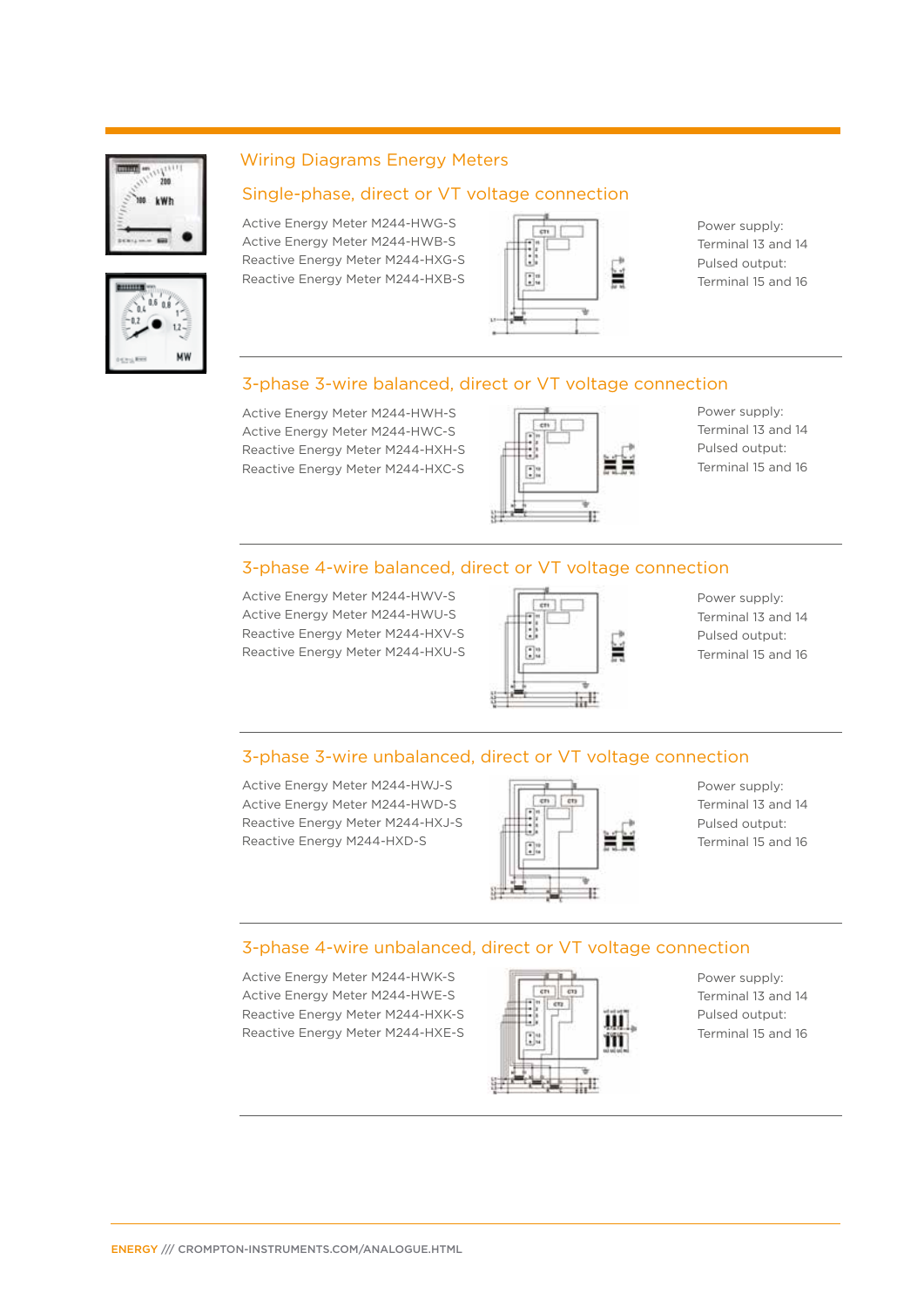### **SYNCHROSCOPE**





#### Features

- Typically used to measure between Busbar and Generator
- Available as LED indicator only, LED indicator with LCD display, LED indicator with synchro check relay, LED indicator with LCD display and synchro check relay

#### **Benefits**

- Supports damage prevention on expensive assets
- Simple synchronisation conditions setting
- High visibility
- Terminal cover included
- Low self consumption
- Up to five meters in one unit

#### Applications

- Used on manual and semi-automatic synchronising applications
- AC switchgears, panels and distribution boards
- Generator sets

#### Construction

- Instruments are microprocessor based
- Slot in screw fixing

#### **Standards**

- CE marked
- BV approved

#### General Specification

#### **Synchronising functions**

- Voltage difference setting (∆ U) 1.5
- Accuracy +/- 2.5%
- Phase difference setting 2 … 20° el.
- Accuracy  $+/- 3^{\circ}$  el. • Time delay synchronisation
- 0.1 … 1 s.
- Accuracy +/- 10%
- Synchronisation pulse duration - 300 ms
- $\cdot$  Accuracy  $+/- 30$  ms
- Nominal frequency range - 45/65 Hz
- Output relay specification - 250V, 6A, 50 Hz, 1500 VA
- Voltage burden <4 VA
- Overload 1.2 x Un permanently, 2 x Un for 3s

#### Product Codes

#### **LED functions**

- Resolution Δ Φ display 20° el.
- Magnified resolution range +/- 15° el.
- Magnified resolution 5° el.
- Accuracy at  $\Delta$   $\varphi$  = 0 +/- 3° el.

#### **LCD functions**

- Accuracy voltage display +/- 1.5%
- Accuracy frequency display - +/- 0.5%
- Phase difference accuracy Ugen to Ubb - +/- 3° el.

| Bezel size (mm)                                            | 96                     | 96                                                  | 96                                                                           |  |  |  |
|------------------------------------------------------------|------------------------|-----------------------------------------------------|------------------------------------------------------------------------------|--|--|--|
|                                                            | M244-14A-S<br>LED only | M244-14L-S<br>LED & synchro<br>check relav          | M244-14D-S LED & synchro check<br>relay with deadbus option                  |  |  |  |
| Bezel size (mm)                                            | 96                     | 96                                                  | 96                                                                           |  |  |  |
|                                                            |                        | M244-4M-S<br>LED & synchro<br>check relay &<br>I CD | M244-14E-S LED & synchro check<br>relay with deadbus option & LCD<br>display |  |  |  |
| <b>Standard input ranges</b>                               |                        |                                                     |                                                                              |  |  |  |
| 100V L/L, 110V L/L400V L/L, 415 V L/L, 440V L/L<br>Voltage |                        |                                                     |                                                                              |  |  |  |
|                                                            |                        |                                                     |                                                                              |  |  |  |

#### Order data/examples

- 1) Select type: M244-14M-S,
- 2) Specify input voltage: 415V,
- 3) Specify display or output: Relay output,
- 4) Specify frequency: 45-65 Hz,
- 5) Specify functional description:
	- Output duration 300ms

#### Connection Diagrams

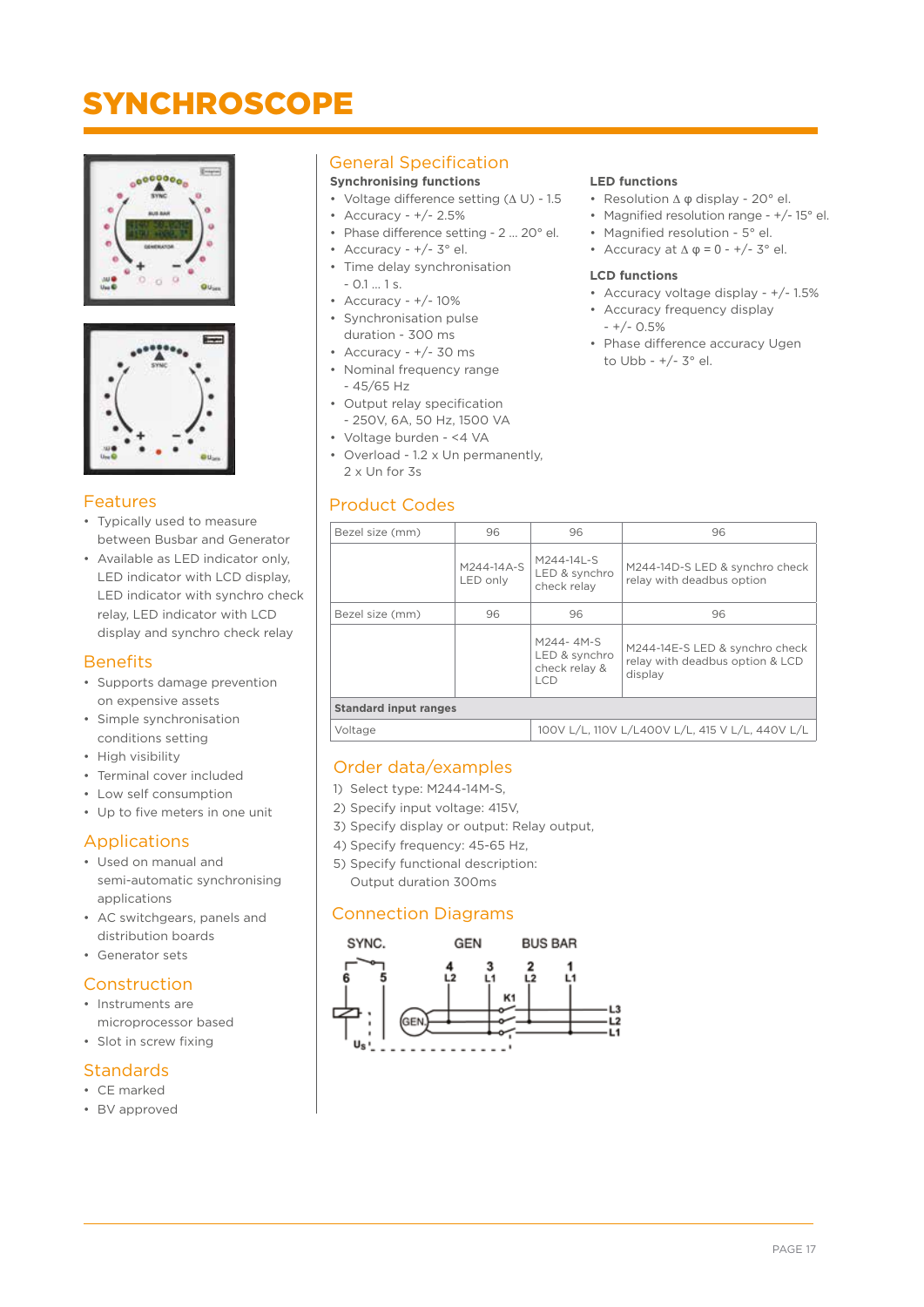#### Product Dimensions

| <b>Description</b>  |   | M242-01*.<br>M242-02*,<br>M242-05* | M243-01*.<br>M243-02*,<br>M243-05* | M244-01*, M244-02*,<br>M244-05*, M244-41R*,<br>M244-41E*, M244-41L*,<br>M244-41D*, M244-41S*<br>M244-80*, M244-12* | M246-01*, M246-02*,<br>M246-05* |
|---------------------|---|------------------------------------|------------------------------------|--------------------------------------------------------------------------------------------------------------------|---------------------------------|
| Bezel (mm)          | a | 48                                 | 72                                 | 96                                                                                                                 | 144                             |
| Panel cut out (mm)  | b | $45 (+0.6)$                        | $68 (+0.8)$                        | $92 (+0.8)$                                                                                                        | $138 (+1.0)$                    |
| Bezel height (mm)   | C | 5.0                                | 5.5                                | 5.5                                                                                                                | 8.0                             |
| Terminal cover (mm) | d | 42.5                               | 66.5                               | 90                                                                                                                 | 90                              |



M242-01\*, M242-02\*, M242-05\*, M243-01\*, M243-02\*, M243-05\*, M244-01\*, M244-02\*, M244-41R\*, M244-41E\*. M244-05\*, M244-12\*, M246-01\*, M246-02\*, M246\*-05\*

2) 59 mm on current ratings 30 to 60A



M244-41L\*, M244-41D\*, M244-41S\*, M244-80\*  $(d = 27.3$  mm)

| <b>Description</b> |             | M244-13*, M244-42*,<br>M244-21*, M244-31* | $M244-HW^*$ ,<br>M244-HX* | M244-14*    |
|--------------------|-------------|-------------------------------------------|---------------------------|-------------|
| Bezel (mm)         | a           | 96                                        | 96                        | 96          |
| Panel cut out (mm) |             | $92 (+0.8)$                               | $92 (+0.8)$               | $92 (+0.8)$ |
| Bezel height (mm)  | $\sim$<br>◡ | 5.5                                       | 5.5                       | 5.5         |



M244-13\*, M244-42\*, M244-21\*, M244-31\* M244-HW\*, M244-HX\*





ß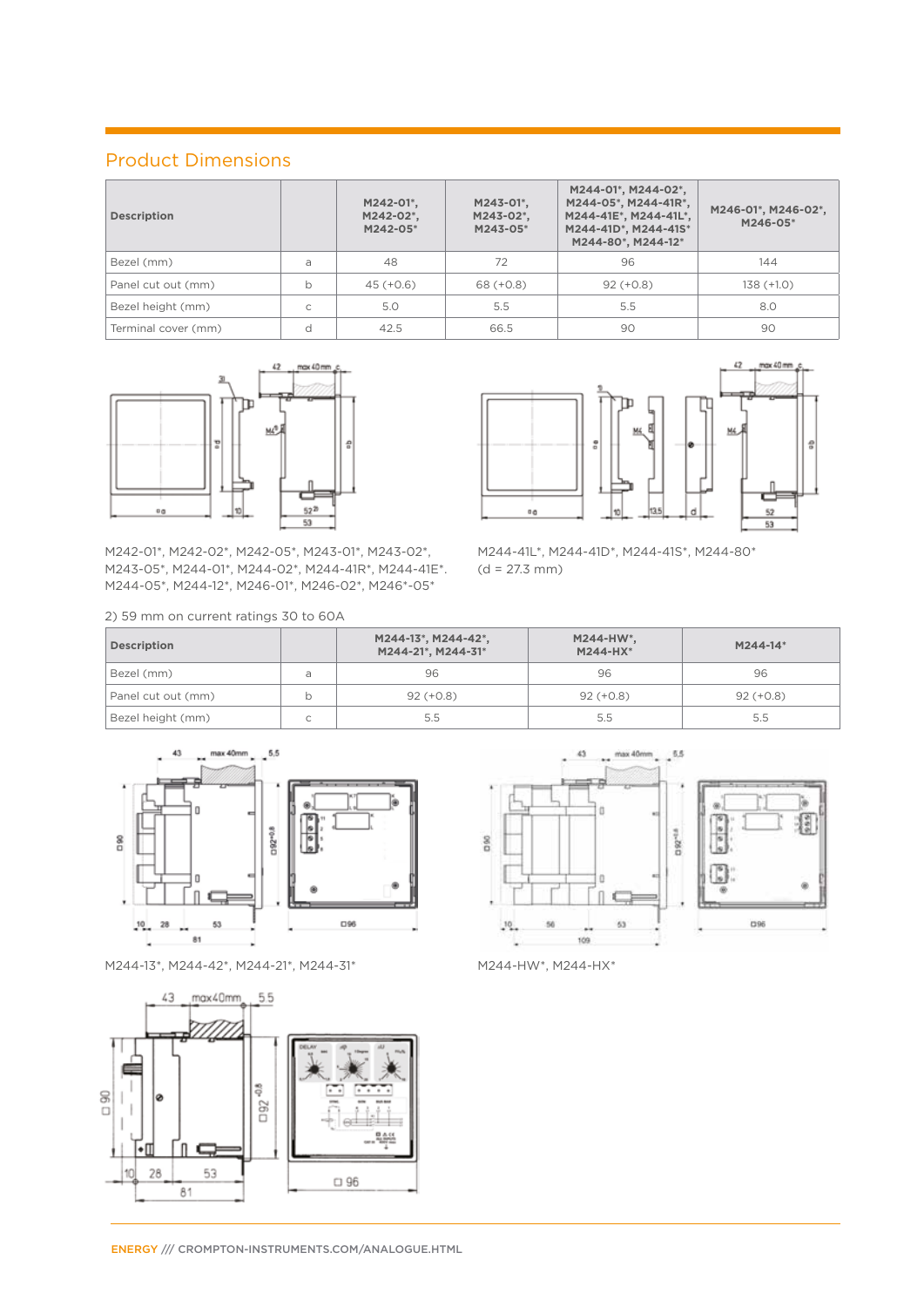#### Technical Details

| Type                                           | M242-01*<br>M242-02*                               | M243-01*<br>M243-02*                                       | M244-01*<br>M244-02*                                       | M246-01*<br>M246-02*                                       | M242-05*                                        | M243-05*                                                                                 | M244-05*                                                                                  | M246-05*                                                                               | M243-02Q*                                                                      | M244-02E*<br>M244-02Q*                                                                    |
|------------------------------------------------|----------------------------------------------------|------------------------------------------------------------|------------------------------------------------------------|------------------------------------------------------------|-------------------------------------------------|------------------------------------------------------------------------------------------|-------------------------------------------------------------------------------------------|----------------------------------------------------------------------------------------|--------------------------------------------------------------------------------|-------------------------------------------------------------------------------------------|
| Weight (kg)                                    | 0.14                                               | 0.18                                                       | 0.2                                                        | O.4                                                        | 0.15                                            | 0.19                                                                                     | 0.25                                                                                      | 0.39                                                                                   | 0.22                                                                           | 0.32                                                                                      |
| <b>Type</b>                                    | M244-1S*<br>M244-1L*                               | M244-1R*                                                   | M244-1E*<br>M244-41D                                       | M244-80*                                                   | M244-12*                                        | M244-42*                                                                                 | M244-13*                                                                                  | M244-21*<br>M244-31*                                                                   | <b>M244-HW*</b><br>M244-HX*                                                    | M244-14*                                                                                  |
| Weight (kg)                                    | O.4                                                | 0.4                                                        | 0.5                                                        | O.5                                                        | 0.4                                             | 0.5                                                                                      | 0.7                                                                                       | 0.5 (short<br>scale)<br>0.7 (long<br>scale)                                            | 0.6                                                                            | 0.53                                                                                      |
| <b>Type</b>                                    | M242-01*<br>M242-02*                               | M243-01*<br>M243-02*                                       | M244-01*<br>M244-02*                                       | M246-01*<br>M246-02*                                       | M242-05*                                        | M243-05*                                                                                 | M244-05*                                                                                  | M246-05*                                                                               | M243-02Q                                                                       | M244-02E*<br>M244-02Q*                                                                    |
| Materials<br>(case '/base) Grade               | Poly-<br>carbonate,<br>UL94VO                      | Poly-<br>carbonate,<br>Grade<br><b>UL94VO</b>              | Poly-<br>carbonate,<br>Grade<br>UL94VO                     | Poly-<br>carbonate.<br>Grade<br><b>UL94V0</b>              | Poly-<br>carbonate.<br>Grade<br>UL94V0          | Poly-<br>carbonate,<br>Grade<br>UL94V0                                                   | Poly-<br>carbonate,<br>Grade<br>UL94VO                                                    | Poly-<br>carbonate.<br>Grade<br><b>UL94V0</b>                                          | Poly-<br>carbonate,<br>Grade<br>UL94V0                                         | Poly-<br>carbonate.<br>Grade<br>UL94V0                                                    |
| <b>Type</b>                                    | M244-41S*<br>M244-41L*                             | M244-<br>$41R*$                                            | M244-41E*<br>M244-41D*                                     | M244-80*                                                   | M244-12*                                        | M244-42*                                                                                 | M244-13*                                                                                  | M244-21*<br>M244-31*                                                                   | <b>M244-HW*</b><br>M244-HX*                                                    | M244-14*                                                                                  |
| Materials<br>(case //base)                     | Poly-<br>carbonate,<br>Grade<br><b>UL94V0</b>      | Poly-<br>carbonate,<br>Grade<br>UL94V0                     | Poly-<br>carbonate,<br>Grade<br>UL94VO                     | Poly-<br>carbonate,<br>Grade<br>UL94V0                     | Poly-<br>carbonate,<br>Grade<br>UL94V0          | Poly-<br>carbonate/<br>ABS,<br>Grade<br>UL94V0                                           | Poly-<br>carbonate/<br>ABS,<br>Grade<br>UL94V0                                            | Poly-<br>carbonate/<br>ABS.<br>Grade<br><b>UL94V0</b>                                  | Poly-<br>carbonate/<br>ABS.<br>Grade<br><b>UL94V0</b>                          | Poly-<br>carbonate/<br>ABS,<br>Grade<br>UL94V0                                            |
| <b>Type</b>                                    | M242-01*<br>M242-02*                               | M243-01*<br>M243-02*                                       | M244-01*<br>M244-02*                                       | M246-01*<br>M246-02*                                       | M242-05*                                        | M243-05*                                                                                 | M243-05*<br>M244-05*                                                                      | M246-05*                                                                               | M243-02Q*                                                                      | M244-02E*<br>M244-02Q*                                                                    |
| Temperature:<br>Reference<br>Range<br>Stocking | +18/+28°C<br>$-25/+55^{\circ}$ C<br>$-40/+70°C$    | +18/+28 $^{\circ}$ C<br>$-25/+55^{\circ}$ C<br>$-40/+70°C$ | +18/+28 $^{\circ}$ C<br>$-25/+55^{\circ}$ C<br>$-40/+70°C$ | +18/+28 $^{\circ}$ C<br>$-25/+55^{\circ}$ C<br>$-40/+70°C$ | +18/+28°C<br>$-25/+55^{\circ}$ C<br>$-40/+70°C$ | +18/+28 $^{\circ}$ C<br>$-25/+55^{\circ}$ C<br>$-40/+70°C$                               | +18/+28°C<br>$-25/+55$ °C<br>$-40/+70°C$                                                  | $+18/+28°C$<br>$-25/+55^{\circ}$ C<br>$-40/+70°C$                                      | +18/+28°C<br>-25/+55°C<br>-40/+70°C                                            | +18/+28 $^{\circ}$ C<br>$-25/+55^{\circ}$ C<br>$-40/+70°C$                                |
| <b>Type</b>                                    | M244-41S*<br>M244-41L*                             | M244-41R*                                                  | M244-41E*<br>M244-41D*                                     | M244-80*                                                   | M244-12*                                        | M244-42*                                                                                 | M244-13*                                                                                  | M244-21*<br>M244-31*                                                                   | M244-HW*<br>M244-HX*                                                           | M244-14*                                                                                  |
| Temperature:<br>Reference<br>Range<br>Stocking | +18/+28 $^{\circ}$ C<br>$-25/+55°C$<br>$-40/+70°C$ | +18/+28 $^{\circ}$ C<br>$-25/+55^{\circ}$ C<br>$-40/+70°C$ | +18/+28 $^{\circ}$ C<br>$-25/+55^{\circ}$ C<br>$-40/+70°C$ | +18/+28°C<br>$-25/+55^{\circ}$ C<br>$-40/+70°C$            | +18/+28°C<br>$-25/+55^{\circ}$ C<br>$-40/+70°C$ | +18/+28 $^{\circ}$ C<br>$-25/+55^{\circ}$ C<br>$-40/+70°C$                               | +18/+28 $^{\circ}$ C<br>$-25/+55^{\circ}$ C<br>$-40/+70°C$                                | $+23^{\circ}$ C<br>$-10/+55°C$<br>$-40/+70°C$                                          | $+23^{\circ}$ C<br>$-10/+55°C$<br>$-40/+70°C$                                  | $0/50^{\circ}$ C<br>$-20/+55°C$<br>$-40/+70°C$                                            |
| <b>Type</b>                                    | M242-01*<br>M242-02*                               | M243-01*<br>M243-02*                                       | M244-01*<br>M244-02*                                       | M246-01*<br>M246-02*                                       | M242-05*                                        | M243-05*                                                                                 | M244-05*                                                                                  | M246-05*                                                                               | M243-02Q*                                                                      | M244-02E*<br>M244-02Q*                                                                    |
| Relative<br>humidity<br>(none<br>condensing)   | up to 80%                                          | up to 80%                                                  | up to 80%                                                  | up to 80%                                                  | up to 80%                                       | up to 80%                                                                                | up to 80%                                                                                 | up to 80%                                                                              | up to 80%                                                                      | up to 80%                                                                                 |
| <b>Type</b>                                    | M244-41S*<br>M244-41L*                             | M244-41R*                                                  | M244-41E*<br>M244-41D*                                     | M244-80*                                                   | M244-12*                                        | M244-42*                                                                                 | M244-13*                                                                                  | M244-21*<br>M244-31*                                                                   | M244-HW*<br>M244-HX*                                                           | M244-14*                                                                                  |
| Relative<br>humidity<br>(none<br>condensing)   |                                                    | up to 80%   up to 80%                                      | up to 80%                                                  | up to 80%                                                  | up to 80%                                       | up to 80%                                                                                | up to 80%                                                                                 | up to 75%                                                                              | up to 75%                                                                      | up to 95%                                                                                 |
| <b>Type</b>                                    | M242-01*<br>M242-02*                               | M243-01*<br>M243-02*                                       | M244-01*<br>M244-02*                                       | M246-01*<br>M246-02*                                       | M242-05*                                        | M243-05*                                                                                 | M244-05*                                                                                  | M246-05*                                                                               | M243-02Q*                                                                      | M244-02E*<br>M244-02Q*                                                                    |
| Terminals                                      | M4                                                 | M4 (M6<br>from $(15)$                                      | M4 (M6<br>from $(15)$<br>30 to 60A) 30 to 60A)             | M4 (M6<br>from $(15)$<br>30 to 60A)                        | M4                                              | M4                                                                                       | M4                                                                                        | M4                                                                                     | M4                                                                             | M4                                                                                        |
| <b>Type</b>                                    | M244-41S*<br>M244-41L*                             | M244-41R*                                                  | M244-41E*<br>M244-41D*                                     | M244-80*                                                   | M244-12*                                        | M244-42*                                                                                 | M244-13*                                                                                  | M244-21*<br>M244-31*                                                                   | M244-HW*<br>M244-HX*                                                           | M244-14*                                                                                  |
| Terminals                                      | M4                                                 | M4                                                         | M4                                                         | M4                                                         | M4                                              | Volts:<br>$2.5$ mm <sup>2</sup><br>Amps:<br>$d = 6mm$<br>Other:<br>$2.5$ mm <sup>2</sup> | Volts:<br>$2.5$ mm <sup>2</sup><br>Amps:<br>$d = 6$ mm<br>Other:<br>$2.5$ mm <sup>2</sup> | Volts:<br>$2.5$ mm <sup>2</sup><br>Amps:<br>d = 6mm<br>Other:<br>$2.5$ mm <sup>2</sup> | Volts:<br>$2.5$ mm $^2$<br>Amps:<br>d = 6mm<br>Other:<br>$2.5$ mm <sup>2</sup> | Volts:<br>$2.5$ mm <sup>2</sup><br>Amps:<br>$d = 6$ mm<br>Other:<br>$2.5$ mm <sup>2</sup> |
| <b>Type</b>                                    | M242-01*<br>M242-02*                               | M243-01*<br>M243-02*                                       | M244-01*<br>M244-02*                                       | M246-01*<br>M246-02*                                       | M242-05*                                        | M243-05*                                                                                 | M244-05*                                                                                  | M246-05*                                                                               | M243-02Q*                                                                      | M244-02E*<br>M244-02Q*                                                                    |
| IP front<br>IP back **                         | IP 52<br>IP 00                                     | IP 52<br><b>IP 00</b>                                      | IP 52<br>IP 00                                             | IP 52<br>IP 00                                             | IP 52<br>IP 00                                  | IP 52<br>IP 00                                                                           | IP 52<br><b>IP 00</b>                                                                     | IP 52<br><b>IP 00</b>                                                                  | IP 52<br>IP 00                                                                 | IP 52<br><b>IP 00</b>                                                                     |
| Type                                           | M244-41S*<br>M244-41L*                             | M244-41R*                                                  | M244-41E*<br>M244-41D*                                     | M244-80*                                                   | M244-12*                                        | M244-42*                                                                                 | M244-13*                                                                                  | M244-21*<br>M244-31*                                                                   | M244-HW*<br>M244-HX*                                                           | M244-14*                                                                                  |
| IP front<br>IP back **                         | IP 52<br>IP 00                                     | IP 52<br>IP 00                                             | IP 52<br>IP 00                                             | IP 52<br>IP 00                                             | IP 52<br>IP 00                                  | IP 52<br>IP 00                                                                           | IP 52<br>IP 00                                                                            | IP 52<br><b>IP 00</b>                                                                  | IP 52<br>IP 00                                                                 | IP 52<br>IP 00                                                                            |

\* denotes an abbreviation of the catalogue number as shown on previous pages , \*\* without terminal cover